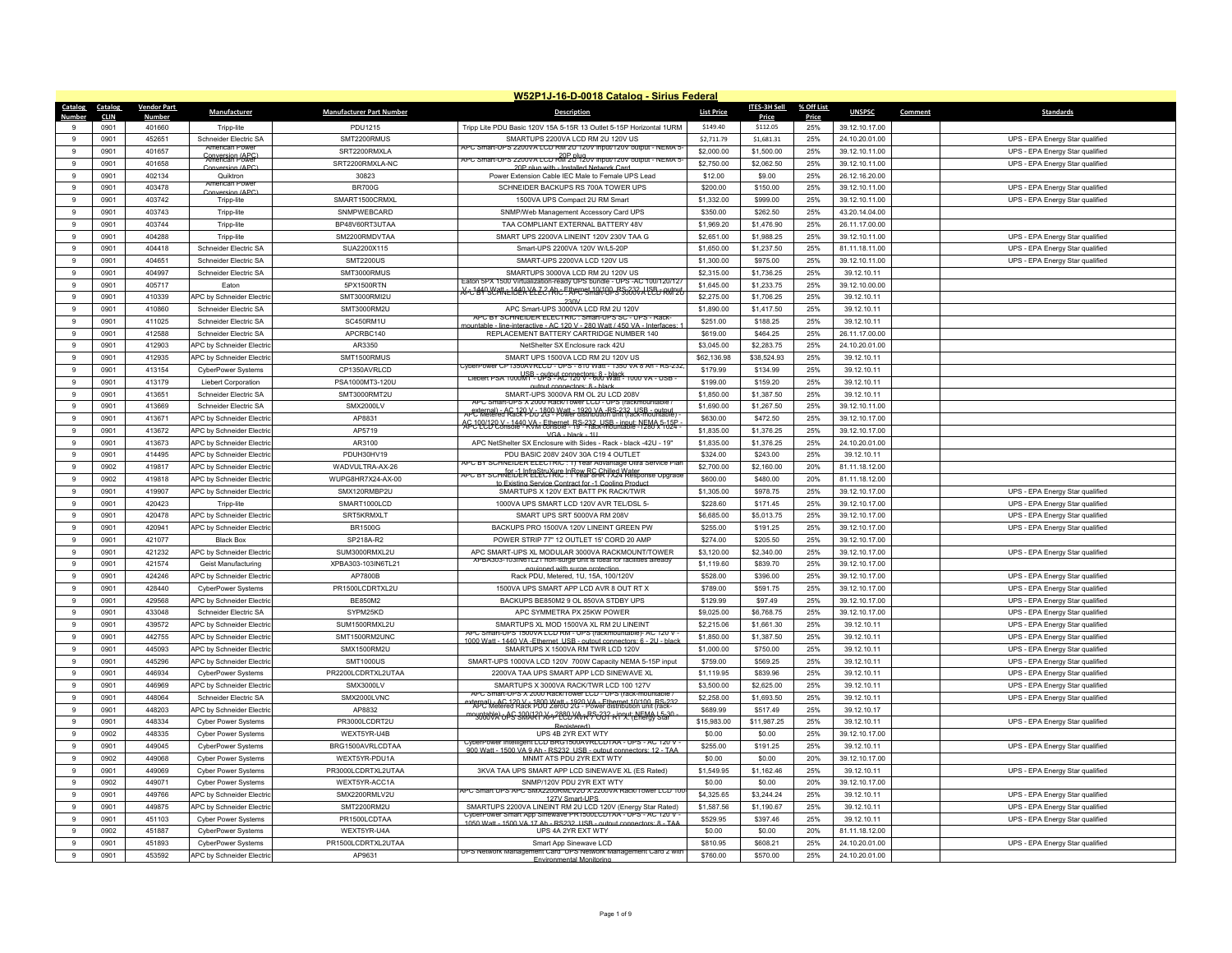|                | W52P1J-16-D-0018 Catalog - Sirius Federal |                    |                                           |                                 |                                                                                                                            |                   |                     |            |                          |                                 |  |  |
|----------------|-------------------------------------------|--------------------|-------------------------------------------|---------------------------------|----------------------------------------------------------------------------------------------------------------------------|-------------------|---------------------|------------|--------------------------|---------------------------------|--|--|
| Catalog        | Catalog                                   | <b>Vendor Part</b> | Manufacturer                              | <b>Manufacturer Part Number</b> | <b>Description</b>                                                                                                         | <b>List Price</b> | <b>ITES-3H Sell</b> | % Off List | <b>UNSPSC</b><br>Comment | <b>Standards</b>                |  |  |
| Numhei         | <b>CLIN</b>                               | Number             |                                           |                                 |                                                                                                                            |                   | Price               | Price      |                          |                                 |  |  |
|                | 0901                                      | 454237             | Schneider Electric SA                     | G35T30KF4B4S                    | GALAXY 3500 30KVA 208V OL W/ 4 BATT MOD                                                                                    | \$16,400.00       | \$12,300.00         | 25%        | 24.10.20.01.00           |                                 |  |  |
|                | 0901                                      | 460125             | APC by Schneider Electri                  | SMT1000RM2UC                    | SMART UPS 1000VA LCD RM 2U SMARTCONNECT                                                                                    | \$800.00          | \$600.00            | 25%        | 24.10.20.01.00           | UPS - EPA Energy Star qualified |  |  |
| $\mathbf{q}$   | 0901                                      | 475751             | Tripp-lite                                | SMX2200XLRT2U                   | 2200VA UPS INTL SMART AVR 230V USB DB9 C                                                                                   | \$1,710.50        | \$1,282.88          | 25%        | 31.16.28.00.00           | UPS - EPA Energy Star qualified |  |  |
| $\mathfrak{g}$ | 0901                                      | 475752             | Tripp-lite                                | BP48V27-2US                     | 48VDC EXT BATT PK AVR OL UPS RACK TWR 2U                                                                                   | \$1,180.70        | \$885.53            | 25%        | 39.12.10.17.00           |                                 |  |  |
| $\alpha$       | 0901                                      | 475754             | Tripp-lite                                | SMX1500XLRT2U                   | 1500VA UPS INTL SMART USB 230V DB9 C13 8                                                                                   | \$1,306.46        | \$979.85            | 25%        | 39.12.10.17.00           | UPS - EPA Energy Star qualified |  |  |
| ۰Q             | 0901                                      | 475755             | Tripp-lite                                | P004-005-13A                    | 5FT PWR CORD ADPT C14 TO C13 16AWG 13A                                                                                     | \$257.62          | \$193.22            | 25%        | 39 12 10 17 00           |                                 |  |  |
| $\mathfrak{g}$ | 0901                                      | 475756             | Tripp-lite                                | P050-008                        | 8FT C19 TO CEE 7/7 SHUKO PWR CBL 250V 16                                                                                   | \$27.59           | \$20.69             | 25%        | 39.12.10.17.00           |                                 |  |  |
| $\alpha$       | 0901                                      | 475757             | Tripp-lite                                | P070-010                        | 10FT IEC309 TO C19 PWR CORD<br>APC Smart-UPS X 2200 Rack/Tower LCD - UPS (rack-mountable                                   | \$120.45          | \$90.34             | 25%        | 39.12.10.17.00           |                                 |  |  |
| 9              | 0901                                      | 475763             | APC by Schneider Electrio                 | SMX2200HV                       | /external) - AC 230 V - 1980 Watt - 2200 VA - RS-232 USB -                                                                 | \$2,358.00        | \$1,768.50          | 25%        | 39.12.10.17.00           | UPS - EPA Energy Star qualified |  |  |
| $\sf q$        | 0901                                      | 475766             | <b>DMSI Manufacturing</b>                 | AC-105-15A-5                    | Copper CableC14 TO C13 POWER CABLEP/N: AC-105-15A-5                                                                        | \$18.88           | \$14.16             | 25%        | 39.12.10.17.00           |                                 |  |  |
| 9              | 0901                                      | 475767             | <b>DMSI Manufacturing</b>                 | AC-10514/15-6                   | Copper CableC14 TO C15 POWER CABLEP/N: AC-10514/15-6<br>Iebert GXT3-2000RT120 - UPS - AC 120 V - 1800 Watt - 2000 VA 9 Ah. | \$24.87           | \$18.65             | 25%        | 39.12.10.17.00           |                                 |  |  |
| ۰Q             | 0901                                      | 476106             | Liebert Corporation                       | GVG3-2000RT120                  | Tripp Lite OPS Smart 98000 A 1350 N Rackmount AV R 9720 V Pure Sine                                                        | \$2,000.00        | \$1,500.00          | 25%        | 39.12.10.17.00           |                                 |  |  |
| $\alpha$       | 0901                                      | 476107             | Tripp-lite                                | SM1500RMXL2UTAA                 | Wave USB DB9 2URM TAA GSA - UPS - 15 A - AC 120 V - 1350 Watt                                                              | \$1,128.60        | \$846.45            | 25%        | 39.12.10.17.00           | UPS - EPA Energy Star qualified |  |  |
|                | 0901                                      | 476207             | Eaton                                     | 5PX3000IRTN                     | 5PX UPS 3KVA LINEINT TWR IRT 2U W/ NTWK                                                                                    | \$3,430.00        | \$2,572.50          | 25%        | 39.12.10.17.00           |                                 |  |  |
| 9              | 0901                                      | 479651             | Eaton                                     | 9PX11KHW                        | 9PX 11K UPS 208V HWIRE                                                                                                     | \$9,048.00        | \$6,786.00          | 25%        | 39.12.10.17.00           | UPS - EPA Energy Star qualified |  |  |
| $\circ$        | 0901                                      | 479743             | Tripp-lite                                | WEBCARDLX                       | Web Management Accessory Card GSA                                                                                          | \$400.00          | \$300.00            | 25%        | 39.12.10.17.00           |                                 |  |  |
|                | 0901                                      | 481643             | Cisco                                     | PWR-4430-POE-AC=                | 500W AC Power Supply for Cisco ISR 4430, Spare<br>TRIPP LITE - TAA Compliant - COO: Taiwan - PDU Switched 120V 20A         | \$2,090.00        | \$1,567.50          | 25%        | 39.12.10.17.00           |                                 |  |  |
| 9              | 0901                                      | 481889             | Tripp-lite                                | PDUMV20NET                      | 24 Outlet 0U RM                                                                                                            | \$934.20          | \$700.65            | 25%        | 39.12.10.17.00           | UPS - EPA Energy Star qualified |  |  |
| 9              | 0901                                      | 483108             | APC by Schneider Electri                  | SYPM2KU                         | SYMMETRA RM 2KVA PWR MOD                                                                                                   | \$2,859.00        | \$2,144.25          | 25%        | 39.12.10.17.00           |                                 |  |  |
| 9              | 0901                                      | 483110             | APC by Schneider Electric                 | RBC43                           | APC BRAND UPS RPLMNT BATT CART RBC43                                                                                       | \$579.00          | \$434.25            | 25%        | 26.11.17.00.00           |                                 |  |  |
| 9              | 0901                                      | 483111             | APC by Schneider Electri                  | APCRBC115                       | APC BRAND UPS RPLMNT BATT CART APCRBC115                                                                                   | \$449.00          | \$336.75            | 25%        | 26.12.16.20.00           |                                 |  |  |
| $\alpha$       | 0901                                      | 483335             | APC by Schneider Electri                  | SRT3000XLT-5KTF                 | SMART UPS SRT 3000VA 208/240V-120V TRANS<br>Tripp Lite UPS 750VA 450W Desktop Battery Back Up AVR Compact                  | \$4,860.00        | \$3,645.00          | 25%        | 39.12.10.17.00           | UPS - EPA Energy Star qualified |  |  |
|                | 0901                                      | 486807             | Tripp-lite                                | AVR750UTAA                      | CyberPower Systems 1 AAPS-c-06-320-06-450-200 t-050-V-8-1-5R USB                                                           | \$165.60          | \$124.20            | 25%        | 31.15.17.06.00           |                                 |  |  |
| 9              | 0901                                      | 489225             | CyberPower Systems                        | CP1500PFCLCDTAA                 | LCD 3YR 5FT CORD R.I11                                                                                                     | \$304.95          | \$228.71            | 25%        | 39.12.10.11              | UPS - EPA Energy Star qualified |  |  |
| $\alpha$       | 0901                                      | 489803             | APC by Schneider Electric                 | SYBT2                           | APC - UPS BATTERY - LEAD ACID - INTERNAL                                                                                   | \$764.00          | \$573.00            | 25%        | 39.12.10.17.00           |                                 |  |  |
| 9              | 0901                                      | 489825             | CyberPower Systems                        | PR1000LCDRTXL2UTAA              | 1000VA UPS SMART APP LCD SINE XL 3YR TAA<br>BACK UPS PRO BR 1350VA SINEWAVE 10OUTLET APC Back-UPS                          | \$699.00          | \$524.25            | 25%        | 39.12.10.11              |                                 |  |  |
| 9              | 0901                                      | 490856             | APC by Schneider Electri                  | <b>BR1350MS</b>                 | Pro RR - LIPS - AC 120 V - 810 Watt - 1350 VA - LISR serial - output                                                       | \$280.00          | \$210.00            | 25%        | 39.12.10.11.00           | UPS - EPA Energy Star qualified |  |  |
| $\alpha$       | 0901                                      | 492893             | Eaton                                     | 9PX6KUS                         | 9PX 6K UPS                                                                                                                 | \$8,316.62        | \$6,237.47          | 25%        | 39.12.10.17.00           | UPS - EPA Energy Star qualified |  |  |
| 9              | 0902                                      | 492897             | Faton                                     | W20005NXXX-0050                 | UPS PREVENTIVE MAINTENANCE, AFTER HOURS (7X24)                                                                             | \$2,741.14        | \$2,192.91          | 20%        | 44.10.15.03.00           |                                 |  |  |
| $\mathfrak{g}$ | 0901                                      | 492899             | Eaton                                     | 9PZTGBE28010000                 | 93PM (208V) IBC-LW (300A)                                                                                                  | \$39,760.41       | \$29,820.31         | 25%        | 39.12.10.17.00           | UPS - EPA Energy Star qualified |  |  |
|                | 0902                                      | 492901             | Eaton                                     | W20005NXXX-0160                 | UPS PREVENTIVE MAINTENANCE, AFTER HOURS (7X24)                                                                             | \$3,515.16        | \$2,812.13          | 20%        | 44.10.15.03.00           |                                 |  |  |
| 9              | 0901                                      | 492903             | Faton                                     | 9PZRCB200010000                 | IAC-B                                                                                                                      | \$29,759.02       | \$22,319.27         | 25%        | 39.12.10.17.00           | UPS - EPA Energy Star qualified |  |  |
| $\mathfrak{g}$ | 0901                                      | 492904             | Faton                                     | 9PZUJBN54010000                 | <b>IBC-LHW</b>                                                                                                             | \$44,458.48       | \$33,343.86         | 25%        | 39.12.10.17.00           | UPS - EPA Energy Star qualified |  |  |
| $\mathbf{q}$   | 0901                                      | 492908             | Eaton                                     | 9PXEBM180RTUS                   | 9PX 5/6KVA EBM 180V TAA<br>ripp Lite   TAA Compliant   COO: Taiwan   Tripp Lite UPS Smart 1000VA                           | \$2,849.01        | \$2,136.76          | 25%        | 39.12.10.17.00           | UPS - EPA Energy Star qualified |  |  |
| 9              | 0901                                      | 493923             | Tripp-lite                                | SMART1000LCDTAA                 | 500W Tower LCD AVR 120V USB Coax RJ45 TAA GSA - UPS - 15 A                                                                 | \$331.20          | \$248.40            | 25%        | 39.12.10.11.00           | UPS - EPA Energy Star qualified |  |  |
| $\mathfrak{g}$ | 0901                                      | 500054             | <b>Liebert Corporation</b>                | GXT4-2000RT120T                 | <b>I IFBERT GXT4-2000RT120T TAA</b><br>APC Smart-UPS SRT 3000VA RM 208V to 120V 2U Step-Down                               | \$2,148.00        | \$1,611.00          | 25%        | 39.12.10.17.00           | UPS - EPA Energy Star qualified |  |  |
|                | 0901                                      | 501421             | APC by Schneider Electric                 | SRT3000RMXLT-5KTF               | SmartOnline 120/208/240V 6kVA On-Line UPS Double Conversion,                                                               | \$4,915.00        | \$3,686.25          | 25%        | 39.12.10.17.00           | UPS - EPA Energy Star qualified |  |  |
| 9              | 0901                                      | 501753             | Tripp-lite                                | SU6000RT4UTFTAA                 | 5.4kW 6U Network Card Option TAA Compliar                                                                                  | \$7,380.00        | \$5,535.00          | 25%        | 39.12.10.11.00           | UPS - EPA Energy Star qualified |  |  |
| $\mathfrak{g}$ | 0901                                      | 503358             | APC by Schneider Electric                 | SRT2200RMXLAUS                  | SMART UPS SRT 2200VA 120V TAA<br>APC Smart-UPS X 2200 Rack/TowerTCD - UPS (rack-mountable)                                 | \$2,025.00        | \$1,518.75          | 25%        | 39.12.10.11.00           | UPS - EPA Energy Star qualified |  |  |
| $\mathbf{q}$   | 0901                                      | 503614             | APC by Schneider Electric                 | SMX2200RMLVUS                   | ternal) - AC 120 V - 1980 Watt - 2200 VA - LISB - output connectors: 8                                                     | \$2,155.00        | \$1,616.25          | 25%        | 39.12.10.11              | UPS - EPA Energy Star qualified |  |  |
| 9              | 0901                                      | 505470             | Tripp-lite<br>eider Electri               | PDUMH30NET                      | Tripp Lite   PDU Switched 120V 30A 16 Outlet 2U RM                                                                         | \$997.20          | \$747.90            | 25%        | 39.12.10.17.00           |                                 |  |  |
| $\alpha$       | 0901                                      | 505882             | LISA Incometer                            | SMT2200R2X106                   | SMART UPS 2200VA RM 2U 120V L5-20P LCD<br>APC Smart-UPS 1500 LCD - UPS - AC 120 V - 1 KW - 1500 VA - Etherne               | \$1,890.00        | \$1,417.50          | 25%        | 39.12.10.11.00           | UPS - EPA Energy Star qualified |  |  |
|                | 0901                                      | 506495             | USA In                                    | SMT1500X448                     | 10/100 RS-232 USB - output connectors: 8 - black TAA Compliant                                                             | \$1,325.00        | \$993.75            | 25%        | 39.12.10.11.00           | UPS - EPA Energy Star qualified |  |  |
| 9              | 0901                                      | 517571             | Tripp-lite<br>neider Electric I           | PDU3MV6L2130                    | PDU 3-PHASE METERED 208V / 120V 36 C13;                                                                                    | \$936.00          | \$702.00            | 25%        | 39.12.10.11              |                                 |  |  |
| $\mathbf{Q}$   | 0901                                      | 522755             | <b>LISA</b> In                            | AP9626                          | APC STEP DOWN TRANSFORMER                                                                                                  | \$846.00          | \$634.50            | 25%        | 26.11.17.00.00           |                                 |  |  |
| $\mathbf{q}$   | 0901                                      | 523899             | Tripp-lite<br>TRIPPE                      | PDUMH20AT                       | PDU Metered ATS 120V 20A 16 Outlet 1U RM                                                                                   | \$630.00          | \$472.50            | 25%        | 39.12.10.11              |                                 |  |  |
| $\mathbf{q}$   | 0901                                      | 526187             | <b>MANI FAGTLIRIN</b>                     | SM3000RMXL2UTAA                 | TAA3000VA UPS SmartProRack/Tower9outlets<br>500VA 300W UPS Smart Rackmount AVR 120V USB DB9 1URM TAA                       | \$1,980.00        | \$1,485.00          | 25%        | 31.16.31.00.00           |                                 |  |  |
| $\alpha$       | 0901                                      | 530798             | MANUFACTURING                             | SMART500RT1UTAA                 | GSA                                                                                                                        | \$387.00          | \$290.25            | 25%        | 31.16.31.00.00           |                                 |  |  |
| 9              | 0901                                      | 531346             | <b>MONTERCONNEIRG</b>                     | <b>IBAR12/20T</b>               | IBAR 12/20T 12RCPTL 12FT CD 20AMP RM                                                                                       | \$262.00          | \$196.50            | 25%        | 31.16.31.00.00           |                                 |  |  |
| $\mathfrak{g}$ | 0901                                      | 531621             | <b>SCHNEINER LEEL INGC</b>                | <b>B6010MGY</b>                 | CyberPower Essential Series B6010MGY - surge protector                                                                     | \$38.56           | \$25.06             | 35%        | 31.16.31.00.00           |                                 |  |  |
| $\mathbf{Q}$   | 0901                                      | 543035             | <b>THAPP</b> C                            | <b>SMX1000US</b>                | APC Smart-UPS X 1000VA Rack/Tower LCD 120V TAA                                                                             | \$1,060.00        | \$795.00            | 25%        | 39.12.10.11              |                                 |  |  |
| -9             | 0901                                      | 543192             | <b>CHANHEARELENGE</b>                     | OMNIVS1500XLTAA                 | TAA COMPLIANT UPS OMNI VS 1500VA TOWER 1<br>APC BY SCHNEIDER ELECTRIC : APC Smart-UPS X 3000VA                             | \$455.40          | \$341.55            | 25%        | 31.15.17.06.00           |                                 |  |  |
| $\mathfrak{g}$ | 0901                                      | 543887             | <b>IT HAAJNC</b>                          | SMX3000RMLVUS                   | Rack/Tower I CD 100-127V TAA                                                                                               | \$2,795.00        | \$2,096.25          | 25%        | 39.12.10.11              | UPS - EPA Energy Star qualified |  |  |
| $\mathbf{q}$   | 0901                                      | 545476             | MANUFACTURING                             | ECO750UPSTAA                    | TAA COMPLIANT 750VA UPS                                                                                                    | \$174.60          | \$130.95            | 25%        | 31.15.17.06.00           |                                 |  |  |
| ۰Q             | 0901                                      | 545533             | <b>EATON CORPORATION</b>                  | 5PXEBM48RTUS                    | EATON : EATON 5PX EBM 48V RT2U - TAA COMPLIANT                                                                             | \$1,345.00        | \$1,008.75          | 25%        | 43.21.15.15              |                                 |  |  |
| $\mathfrak{g}$ | 0901                                      | 545534             | EATON CORPORATION<br>SCHNEIDER ELECTRIC   | 5PX1500RTUS                     | EATON : EATON 5PX 1500 RT2U - TAA COMPLIANT                                                                                | \$1,917.00        | \$1,437.75          | 25%        | 43.21.15.15              |                                 |  |  |
| $\alpha$       | 0901                                      | 546454             | IT LISA INC.                              | RBC12                           | APC REPLACEMENT BATTERY CARTRIDGE FOR SU2200RM3U                                                                           | \$538.00          | \$403.50            | 25%        | 39.12.10.11              |                                 |  |  |
| $\mathbf{Q}$   | 0901                                      | 556839             | <b>CHNEIDER ELECTRIC IT USA I</b>         | RBC7                            | SCHNEIDER ELECTRIC : APC Replacement Battery Cartridge #7 - UPS battery - 1 x lea                                          | \$251.00          | \$188.25            | 25%        | 39 12 10 17 00           |                                 |  |  |
| $\mathbf{Q}$   | 0901                                      | 557605             | HNEIDER ELECTRIC IT USA                   | SCL500RM1UNC                    | APC Smart-UPS Li-Ion, Short Depth 500VA, 120V with Network Management Card                                                 | \$1 155 00        | \$866.25            | 25%        | 39.12.10.17.00           |                                 |  |  |
|                | 0901                                      | 557613             | CHNEIDER ELECTRIC IT USA<br><b>IRIPPE</b> | SC450RMI1U                      | APC Smart-UPS SC 450VA UPS<br>JPS SMART ONLINE 5KVA 5KW 220/230/240V UPS Smart Online 5kV/                                 | \$409.00          | \$306.75            | 25%        | 39.12.10.17.00           |                                 |  |  |
| 9              | 0901                                      | 573235             | <b>MANUFACTURING</b>                      | SU5KRT3UX                       | 5kW 220/230/240V Linity PE C13/C19 3LIRM                                                                                   | \$6,393.60        | \$4,795.20          | 25%        | 31.16.31.00.00           | UPS - EPA Energy Star qualified |  |  |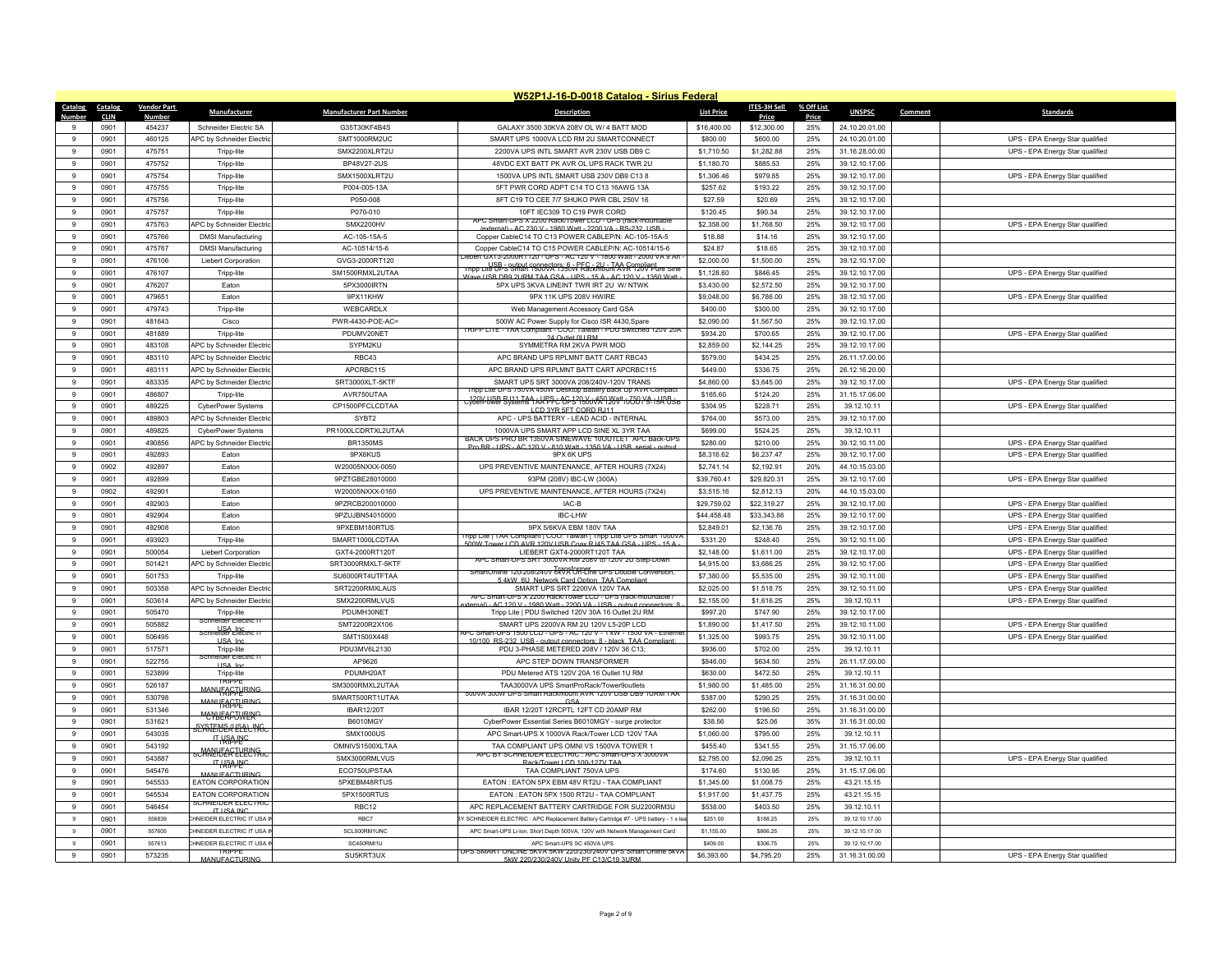|                   | W52P1J-16-D-0018 Catalog - Sirius Federal |                                  |                                           |                                  |                                                                                         |                        |                      |            |                                  |         |                                                                    |
|-------------------|-------------------------------------------|----------------------------------|-------------------------------------------|----------------------------------|-----------------------------------------------------------------------------------------|------------------------|----------------------|------------|----------------------------------|---------|--------------------------------------------------------------------|
| Catalog           | Catalog                                   | <b>Vendor Part</b>               | Manufacturer                              | <b>Manufacturer Part Number</b>  | <b>Description</b>                                                                      | <b>List Price</b>      | <b>ITES-3H Sell</b>  | % Off List | <b>UNSPSC</b>                    | Comment | <b>Standards</b>                                                   |
| $\alpha$          | <b>CLIN</b>                               | <b>Number</b>                    |                                           |                                  |                                                                                         |                        | Price                | Price      |                                  |         |                                                                    |
| $\alpha$          | 0901                                      | 575749                           | <b>IT LISA IN</b>                         | SRT192RMBP2                      | APC Smart-UPS SRT 192V 8 and 10kVA RM Battery Pack                                      | \$2,230.00             | \$1,672.50           | 25%        | 39.12.10.00.00                   |         |                                                                    |
|                   | 0902<br>0902                              | 1WEPS1000RT3XR<br>IWEPS2200RT3XR | Liebert                                   | 1WEPS1000RT3XR<br>1WEPS2200RT3XR | 1YR WTY PSI PS1000RT3 120V & 230V<br>1YR WTY PSI PS2200RT3 120V & 230V                  | \$25.00<br>\$42.00     | \$20.00<br>\$33.60   | 20%<br>20% | 81.11.18.18.00                   |         | UPS - EPA Energy Star qualified                                    |
| 9<br>$\mathbf{g}$ |                                           |                                  | Liebert                                   |                                  |                                                                                         |                        |                      |            | 81.11.18.18.00                   |         |                                                                    |
|                   | 0902                                      | WEPS3000RT3XR                    | Liebert                                   | 1WEPS3000RT3XR                   | 1YR WTY PSI PS3000RT3 120V & 230V                                                       | \$55.00                | \$44.00              | 20%        | 81.11.18.18.00                   |         | UPS - EPA Energy Star qualified                                    |
| 9                 | 0901                                      | 375861                           | Schneider Electric SA                     | UXABP48                          | APC SMART-UPS ULTRA BATTERY PACK 48V                                                    | \$1,415.00             | \$1.061.25           | 25%        | 26.11.17.00.00                   |         |                                                                    |
| 9<br>9            | 0901                                      | 376070                           | Schneider Electric SA<br>American Power   | SRT10KRMXLT                      | APC Smart-UPS SRT 10000VA RM 208V                                                       | \$8,000.00             | \$6,000.00           | 25%        | 26.11.17.00.00                   |         | UPS - EPA Energy Star qualified                                    |
| 9                 | 0901<br>0901                              | 378337<br>378338                 | Conversion (APC)<br>Schneider Electric SA | SMT1500RM2U<br>AP9630            | SMARTUPS 1500VA LCD RM OL 2U 120V<br>APC SMARTSLOT UPS NTWK MGMT CARD 2                 | \$1,040.00<br>\$391.00 | \$780.00<br>\$293.25 | 25%<br>25% | 26.11.17.00.00                   |         | UPS - EPA Energy Star qualified                                    |
| 9                 |                                           | 378346                           | American Power                            | SMT1500RM1U                      | SMART UPS 1500VA LCD RM 1U 120V LINEINT                                                 |                        |                      | 25%        | 26.11.17.00.00                   |         | UPS - EPA Energy Star qualified                                    |
| $\mathbf{g}$      | 0901<br>0902                              | 3WFPS1000RT3XF                   | Conversion (APC<br>I jebert               | 3WEPS1000RT3XR                   | 3YR WTY PSI PS1000RT3 120V & 230V                                                       | \$1,225.00<br>\$315.00 | \$918.75<br>\$252.00 | 20%        | 26.11.17.00.00<br>81.11.18.18.00 |         | UPS - EPA Energy Star qualified                                    |
| 9                 | 0902                                      | 3WEPS2200RT3XR                   | Liebert                                   | 3WEPS2200RT3XR                   | 3YR WTY PSI PS2200RT3 120V & 230V                                                       | \$590.00               | \$472.00             | 20%        | 81.11.18.18.00                   |         |                                                                    |
| 9                 | 0902                                      | 3WEPS3000RT3XR                   | Liebert                                   | 3WEPS3000RT3XR                   | 3YR WTY PSI PS3000RT3 120V & 230V                                                       | \$732.00               | \$585.60             | 20%        | 81.11.18.18.00                   |         |                                                                    |
| 9                 | 0901                                      | 5PX2200RTUS                      | Faton                                     | 5PX2200RTUS                      | 5PX 2200 RT2U TAA COMPLIANT                                                             | \$2,587.00             | \$1,940.25           | 25%        | 39.12.10.11.00                   |         | UPS - EPA Energy Star qualified                                    |
| $\mathbf{q}$      | 0901                                      | 5PX3000RT2US                     | Eaton                                     | 5PX3000RT2US                     | 5PX 3000 RT2U TAA COMPLIANT                                                             | \$3,144.00             | \$2,358.00           | 25%        | 39.12.10.11.00                   |         | UPS - EPA Energy Star qualified                                    |
| 9                 | 0901                                      | ACF001                           | APC BY SCHNEIDER                          | ACF001                           | POWER DISTRIBUTION UNIT - 120V                                                          | \$1,065.00             | \$798.75             | 25%        | 39.12.10.17.00                   |         | UPS - EPA Energy Star qualified                                    |
| $\mathbf{q}$      | 0901                                      | ACF001RF                         | <del>apc &amp;V SCTRICider</del>          | ACF001RF                         | APC AIR FILTER - 11.5 IN X 19.6 IN X 1.8 IN                                             | \$85.00                | \$63.75              | 25%        |                                  |         |                                                                    |
| $\mathbf{q}$      | 0901                                      | AP7582                           | APC RYSCIRIC UPFR                         | AP7582                           | ASIC RACK 2U - POWER DISTRIBUTION STRIP - RACK-MOUNTABLI                                | \$566.00               | \$424.50             | 25%        | 39.12.10.00.00<br>39.12.10.17.00 |         | UPS - EPA Energy Star qualified<br>UPS - EPA Energy Star qualified |
| 9                 | 0901                                      | AP7701                           | APC EY SCHNEIDER                          | AP7701                           | SWITCHED RACK" ALRO <sup>8 Y</sup> REDORDANT SWITCH - RACK-                             | \$1,290.00             | \$967.50             | 25%        | 39.12.10.17.00                   |         | UPS - EPA Energy Star qualified                                    |
| $\alpha$          | 0901                                      | AP9207                           | APC EY SCHNEIDER                          | AP9207                           | MOUNTABLE - AC 208 V - 1 X POWER                                                        | \$504.00               | \$378.00             | 25%        |                                  |         |                                                                    |
| 9                 | 0901                                      | AP9325                           | APC: EV SCHRIEIDER                        | AP9325                           | APC SHARE-UPS - REMOTE MANAGEMENT ADAPTER - 8 PORTS<br>APC I FAK SENSOR - 20 FT (6.1 M) | \$391.00               | \$293.25             | 25%        | 43.20.14.04.00<br>43.21.16.00.00 |         | UPS - EPA Energy Star qualified                                    |
| $\overline{9}$    |                                           |                                  | <b>APC ELECTRIC DER</b>                   |                                  |                                                                                         |                        |                      |            |                                  |         | UPS - EPA Energy Star qualified                                    |
| $\alpha$          | 0901<br>0901                              | AP9505I<br>AP9513                | APC EY SCHNEIDER                          | AP9505I<br>AP9513                | POWER ADAPTER - EXTERNAL - AC 240 V - 24 V - POWER DC JACK<br>MEASURE-UPS SWITCH KIT    | \$130.00<br>\$128.00   | \$97.50<br>\$96.00   | 25%<br>25% | 39.12.10.06.00                   |         | UPS - EPA Energy Star qualified                                    |
| -9                | 0901                                      | AP9815                           | APC EY SCHNEIDER                          | AP9815                           | SERIAL EXTENDER - DB-9 (M) - DB-9 (F) - 15 FT                                           | \$44.00                | \$33.00              | 25%        | 24.10.20.01.00<br>26.12.16.20.00 |         | UPS - EPA Energy Star qualified                                    |
| $\mathbf{q}$      | 0901                                      | AP9823                           | APC EV SCHNEIDER                          | AP9823                           | SERIAL CABLE - 9 PIN D-SUB (DB-9) - MALE - 9 PIN D-SUB (DB-9) -                         | \$44.00                | \$33.00              | 25%        | 26.12.16.20.00                   |         | UPS - EPA Energy Star qualified<br>UPS - EPA Energy Star qualified |
| 9                 |                                           |                                  | APC EV SCHNEIDER                          |                                  | NETSHELTER WX 130 W/THREADLE HOLE VERTICAL MOUNTING                                     |                        |                      |            |                                  |         |                                                                    |
| 9                 | 0901<br>0901                              | AR100<br>AR100HD                 | <del>apc &amp;VSCHNEider</del>            | AR100<br><b>AR100HD</b>          | <u>NETSHELTER WRAWACLAWSJRPPNJCPOSBALAGK VENTED DOOR</u>                                | \$719.00<br>\$719.00   | \$539.25<br>\$539.25 | 25%<br>25% | 24.10.20.01.00                   |         | UPS - EPA Energy Star qualified                                    |
| $\overline{9}$    | 0901                                      | AR201                            | APC EY SCHNEIDER                          | AR201                            | <b>BLACK</b><br>NETSHELTER 2 POST RACK BLACK                                            | \$173.00               | \$129.75             | 25%        | 24.10.20.01.00<br>24.10.20.01.00 |         | UPS - EPA Energy Star qualified                                    |
| $\mathbf{q}$      | 0901                                      | AR2144BLK                        | APC EY SCHNEIDER                          | AR2144BLK                        | NETSHELTER VX SEISMIC 42U ENCLOSURE W/SIDES BLACK                                       | \$3,460.00             | \$2,595.00           | 25%        | 43.20.16.01.00                   |         | UPS - EPA Energy Star qualified                                    |
| -9                | 0901                                      | AR2145BLK                        | <del>apc &amp;V&amp;CTRNEIDER</del>       | AR2145BLK                        | IT ENCLOSURES DESIGNED FOR SPECIFIC ENVIRONMENTS AND                                    | \$3,175.00             | \$2,381.25           | 25%        | 43.20.16.01.00                   |         | UPS - EPA Energy Star qualified                                    |
| $\alpha$          | 0901                                      | AR8005                           | APC EV SCHNEIDER                          | AR8005                           | <b>APPLICATIONS</b><br>NETSHELTER MTING KIT FOR SUN SERVERS                             | \$54.00                | \$40.50              | 25%        | 24.10.20.01.00                   |         | UPS - EPA Energy Star qualified                                    |
| 9                 | 0901                                      | AR8008BLK                        | APC EY SCHNEIDER                          | <b>AR8008BLK</b>                 | SIDE CHANNEL CABLE TROUGH BLACK                                                         | \$79.00                | \$59.25              | 25%        |                                  |         | UPS - EPA Energy Star qualified                                    |
| -9                | 0901                                      | AR8100                           | APC EY SCHNEIDER                          | AR8100                           | APC - RACK SCREWS AND NUTS - (PACK OF 32)                                               | \$48.00                | \$36.00              | 25%        | 24.10.20.01.00<br>24.10.20.01.00 |         | UPS - EPA Energy Star qualified<br>UPS - EPA Energy Star qualified |
| $\overline{9}$    | 0901                                      | AR8105BLK                        | <b>APC EV SCHNEIDER</b>                   | AR8105BLK                        | (ACK SHELF (VENTILATED) - RACK SHELF (VENTILATED)                                       | \$82.00                | \$61.50              | 25%        | 43.21.20.00.00                   |         | UPS - EPA Energy Star qualified                                    |
| 9                 | 0901                                      | AR8108BLK                        | APC EV SCHNEIDER                          | AR8108BLK                        | <b>BI ACK - 2U</b><br>APC 1 U BLANKING PANEL KIT QTY 2 BLACK                            | \$34.00                | \$25.50              | 25%        | 43.21.20.00.00                   |         | UPS - EPA Energy Star qualified                                    |
| 9                 | 0901                                      | AR8112BLK                        | APC EY SCHNEIDER                          | AR8112BLK                        | APC BOLT DOWN BRACKET KIT - BLACK                                                       | \$68.00                | \$51.00              | 25%        | 24.10.20.01.00                   |         | UPS - EPA Energy Star qualified                                    |
| 9                 | 0901                                      | AR8123BLK                        | APC EY SCHNEIDER                          | AR8123BLK                        | SLIDING SHELF 100LBS/45.5KG BLACK                                                       | \$283.00               | \$212.25             | 25%        | 24.10.20.01.00                   |         |                                                                    |
| 9                 | 0901                                      | AR8126ABLK                       | APC EY SCHNEIDER                          | AR8126ABLK                       | NETSHELTER 17IN KEYBOARD DRAWER BLACK                                                   | \$311.00               | \$233.25             | 25%        | 43.21.16.00.00                   |         | UPS - EPA Energy Star qualified<br>UPS - EPA Energy Star qualified |
| 9                 | 0901                                      | AR8128BLK                        | APC & SCHNEIDER                           | AR8128BLK                        | HEAVY DUTY SLIDING SHELF-185LBS (BLACK)                                                 | \$545.00               | \$408.75             | 25%        | 24.10.20.01.00                   |         | UPS - EPA Energy Star qualified                                    |
| 9                 | 0901                                      | AR8129                           | apc & SCHNEIDER                           | AR8129                           | 1U CABLE MANAGEMENT ARM                                                                 | \$128.00               | \$96.00              | 25%        | 24.10.20.01.00                   |         | UPS - EPA Energy Star qualified                                    |
| 9                 | 0901                                      | AR8150BLK                        | APC EV SCIRIC TO PR                       | AR8150BLK                        | ACCESSORY: ADAPTER KIT 23IN TO 19IN MOUNTING                                            | \$53.00                | \$39.75              | 25%        | 24.10.20.01.00                   |         | UPS - EPA Energy Star qualified                                    |
| 9                 | 0901                                      | AR8162ABLK                       | APC & SCHNEIDER                           | AR8162ABLK                       | SHIELDING PARTITION SOLID 600MM WIDE BLACK                                              | \$61.00                | \$45.75              | 25%        | 24.10.20.01.00                   |         | UPS - EPA Energy Star qualified                                    |
| 9                 | 0901                                      | AR8163ABLK                       | APC EY SCHNEIDER                          | AR8163ABLI                       | SHIELDING PARTITION PASS-THROUGH 600MM WIDE BLACK                                       | \$63.00                | \$47.25              | 25%        | 24.10.20.01.00                   |         | UPS - EPA Energy Star qualified                                    |
| $\mathbf{q}$      | 0901                                      | AR8164ABLK                       | APC RYSCHNEIDER                           | AR8164ABLK                       | DATA CABLE LADDER 6IN(15CM) WITH BRACKET KIT 120IN LENGTH                               | \$279.00               | \$209.25             | 25%        | 24.10.20.01.00                   |         | UPS - EPA Energy Star qualified                                    |
| 9                 | 0901                                      | AR8165ABLK                       | APC EY SCHNEIDER                          | AR8165ABLK                       | <b>GABLE LADDER 12INCH (30CM) WIDE W/LADDER ATTACHMENT KIT</b>                          | \$294.00               | \$220.50             | 25%        | 39.12.10.00.00                   |         | UPS - EPA Energy Star qualified                                    |
| $\mathbf{g}$      | 0901                                      | AR8166ABLK                       | APC EV SCHNEIDER                          | AR8166ABLK                       | (AR8166ABJK)<br>APC LADDER BRACKET KIT - BLACK                                          | \$93.00                | \$69.75              | 25%        | 43.21.16.00.00                   |         | UPS - EPA Energy Star qualified                                    |
| $\mathbf{g}$      | 0901                                      | AR8172BLK                        | apc & SCHNEIDER                           | AR8172BLK                        | APC - CABLE SHIFLDING PARTITION - BLACK                                                 | \$108.00               | \$81.00              | 25%        | 39.12.17.02.00                   |         | UPS - EPA Energy Star qualified                                    |
| 9                 | 0901                                      | AR8173BLK                        | APC EY SCHNEIDER                          | AR8173BLK                        | APC - CABLE SHIELDING PARTITION - BLACK                                                 | \$108.00               | \$81.00              | 25%        | 39.12.17.02.00                   |         | UPS - EPA Energy Star qualified                                    |
| $\alpha$          | 0901                                      | <b>AR8190BLK</b>                 | APC EY SCHNEIDER                          | AR8190BLK                        | SHIELDING TROUGH 3RD PARTY ROOF ADAPTER                                                 | \$308.00               | \$231.00             | 25%        | 24.10.20.01.00                   |         | UPS - EPA Energy Star qualified                                    |
| -9                | 0901                                      | AR8355                           | APC: EVECTRIC DEF                         | AR8355                           | WALL-MOUNT VENTILATION PLATE                                                            | \$44.00                | \$33.00              | 25%        | 24.10.20.01.00                   |         | UPS - EPA Energy Star qualified                                    |
| $\overline{9}$    | 0901                                      | AR8360BLK                        | APC: EVECTRIC                             | AR8360BLK                        | APC NETSHELTER VX RACK ROOF - RACK ROOF - BLACK                                         | \$148.00               | \$111.00             | 25%        | 24.10.20.01.00                   |         | UPS - EPA Energy Star qualified                                    |
| $\mathbf{g}$      | 0901                                      | AR8361BLK                        | APC EY SCHNEIDER                          | AR8361BLK                        | APC NETSHELTER VX RACK FRONT DOOR - RACK FRONT DOOR                                     | \$368.00               | \$276.00             | 25%        | 24.10.20.01.00                   |         | UPS - EPA Energy Star qualified                                    |
| -9                | 0901                                      | AR8362BLK                        | APC EY SCHNEIDER                          | AR8362BLK                        | <b>BLACK - 4211</b><br>RACK REAR DOOR (SPI ITTED)                                       | \$342.00               | \$256.50             | 25%        | 24.10.20.01.00                   |         | UPS - EPA Energy Star qualified                                    |
| $\mathbf{g}$      | 0901                                      | <b>AR8364BLK</b>                 | APC EY SCHNEIDER                          | AR8364BLK                        | APC NETSHELTER VX RACK SIDE PANEL - RACK SIDE PANEL -                                   | \$274.00               | \$205.50             | 25%        | 24.10.20.01.00                   |         | UPS - EPA Energy Star qualified                                    |
| 9                 | 0901                                      | AR8400                           | APC EY SCHNEIDER                          | AR8400                           | <b>BLACK - 42 U</b><br>APC HARDWIRE KIT - SCREW KIT - BLACK                             | \$28.00                | \$21.00              | 25%        | 24.10.20.01.00                   |         | UPS - EPA Energy Star qualified                                    |
| 9                 | 0901                                      | AR8416                           | <del>apc &amp;VSCIRNEIDER</del>           | AR8416                           | APC - RACK MOUNTING PLATE - BLACK                                                       | \$44.99                | \$33.74              | 25%        | 24.10.20.01.00                   |         | UPS - EPA Energy Star qualified                                    |
| 9                 | 0901                                      | AR8422                           | APC EY SCHNEIDER                          | AR8422                           | FIXED SHELF FOR 2-POST RACK 250 LBS                                                     | \$114.00               | \$85.50              | 25%        | 24.10.20.01.00                   |         | UPS - EPA Energy Star qualified                                    |
| $\mathbf{g}$      | 0901                                      | <b>BR1000G</b>                   | ELECTRIC<br>Schneider Electric SA         | <b>BR1000G</b>                   | APC Back-UPS Pro 1000 - UPS - AC 120 V - 600 Watt -1000 VA - USB                        | \$180.00               | \$135.00             | 25%        | 39.12.10.11.00                   |         |                                                                    |
| 9                 | 0901                                      | ISX407161-006                    | <b>APC BY SCHNEIDER</b>                   | ISX407161-006                    | uthut connectors: 8 - black<br>ARIZONA ANG ISX                                          | \$66,371.14            | \$49,778.36          | 25%        | 39.12.10.00.00                   |         | UPS - EPA Energy Star qualified                                    |
| $\alpha$          | 0902                                      | SXCR1SUXL3KP1                    | <b>APC EVECTRIE DER</b>                   | ISXCR1SUXL3KP                    | APC - APC INFRASTRUXURE FULLY ASSEMBLED 3KVA SMART-UP                                   | \$3,275.00             | \$2,620.00           | 20%        | 39.12.10.00.00                   |         | UPS - EPA Energy Star qualified                                    |
| $\mathbf{g}$      | 0901                                      | <b>NBAC0103</b>                  | APC EY SCHNEIDER                          | <b>NBAC0103</b>                  | XI - POWER ARRAY ( EXTERN<br>APC NETBOTZ UNIVERSAL POWER SUPPLY                         | \$40.00                | \$30.00              | 25%        | 39.12.10.04.00                   |         | UPS - EPA Energy Star qualified                                    |
| 9                 | 0901                                      | NBAC0105                         | APC EY SCHNEIDER                          | NBAC0105                         | APC NETBOTZ -48V POWER SUPPLY DC TO DC                                                  | \$72.00                | \$54.00              | 25%        | 39.12.10.04.00                   |         | UPS - EPA Energy Star qualified                                    |
|                   |                                           |                                  | <b>FLECTRIC</b>                           |                                  |                                                                                         |                        |                      |            |                                  |         |                                                                    |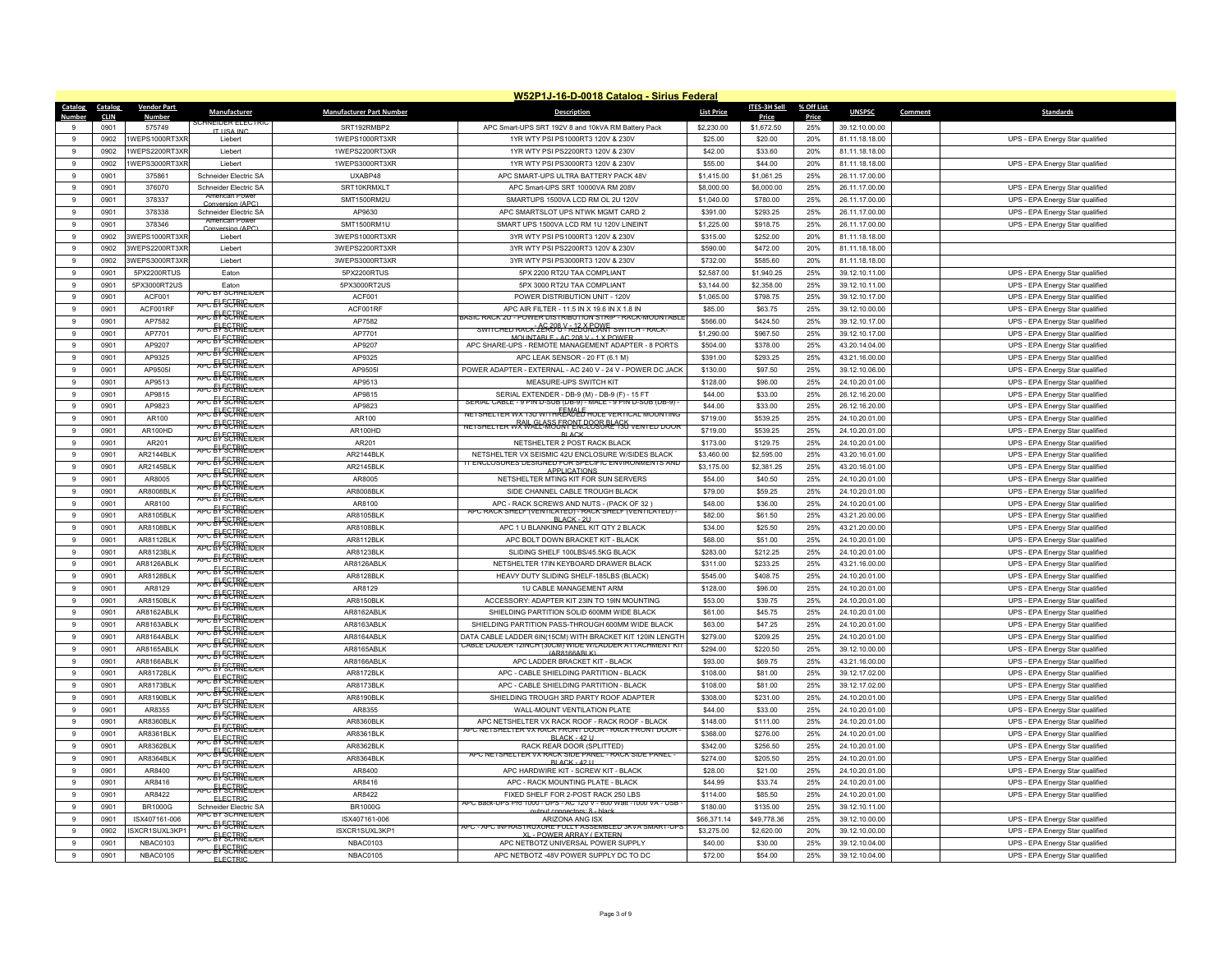|                           | W52P1J-16-D-0018 Catalog - Sirius Federal |                                |                                      |                                 |                                                                                                              |                         |                         |            |                                  |                                                                    |  |  |
|---------------------------|-------------------------------------------|--------------------------------|--------------------------------------|---------------------------------|--------------------------------------------------------------------------------------------------------------|-------------------------|-------------------------|------------|----------------------------------|--------------------------------------------------------------------|--|--|
| Catalog                   | Catalog                                   | <b>Vendor Part</b>             | Manufacturer                         | <b>Manufacturer Part Number</b> | <b>Description</b>                                                                                           | <b>List Price</b>       | ITES-3H Sell            | % Off List | <b>UNSPSC</b>                    | Comment<br><b>Standards</b>                                        |  |  |
| <b>Number</b><br>$\alpha$ | <b>CLIN</b>                               | Number                         | PU BY SUHNEIDI                       |                                 |                                                                                                              |                         | Price                   | Price      |                                  |                                                                    |  |  |
| $\alpha$                  | 0901                                      | NBAC0106L                      | APC EY SCHNEIDER                     | NBAC0106L                       | APC NETBOTZ SENSOR EXTENDER CABLE LSOH - 50FT 15M                                                            | \$83.00                 | \$62.25                 | 25%        | 26.12.16.20.00                   | UPS - EPA Energy Star qualified                                    |  |  |
| 9                         | 0901<br>0901                              | NBAC0106P<br>NRAC0120P         | APC BY SCHNEIDER                     | NBAC0106F<br>NBAC0120P          | APC NETBOTZ SENSOR EXTENDER CABLE PLENUM-50FT 15M<br>APC NETBOTZ SENSOR EXTENDER CABLE PLENUM - 25FT 8M      | \$101.00<br>\$74.00     | \$75.75<br>\$55.50      | 25%<br>25% | 26.12.16.20.00<br>26.12.16.20.00 | UPS - EPA Energy Star qualified<br>UPS - EPA Energy Star qualified |  |  |
| 9                         | 0901                                      | <b>NBAC0205</b>                | <del>APC EV SCIRIC DER</del>         | <b>NBAC0205</b>                 | APC NETBOTZ CAMERA POD 120 MOUNTING BRACKET                                                                  | \$85.00                 | \$63.75                 | 25%        | 43.22.00.00.00                   | UPS - EPA Energy Star qualified                                    |  |  |
| 9                         | 0901                                      | NBAC0206                       | APC: EVECTRIC                        | NBAC0206                        | APC NETBOTZ SENSOR POD 120 MOUNTING BRACKET                                                                  | \$18.00                 | \$13.50                 | 25%        | 43.22.00.00.00                   |                                                                    |  |  |
| 9                         |                                           | NBAC0209P                      | APC EV SCHRIEIDER                    |                                 | C NETBUTZ USB EXTENDER REPEATER CABLE PLENUM - T6                                                            |                         |                         | 25%        |                                  | UPS - EPA Energy Star qualified                                    |  |  |
| $\mathbf{9}$              | 0901<br>0901                              | NBAC0211L                      | APC EY SCHNEIDER                     | NBAC0209F<br>NBAC0211L          | APC NETBOTZ USB CABLE LSZH - 16FT 5M                                                                         | \$117.00<br>\$51.00     | \$87.75<br>\$38.25      | 25%        | 26.12.16.20.00<br>26.12.16.20.00 | UPS - EPA Energy Star qualified<br>UPS - EPA Energy Star qualified |  |  |
| 9                         | 0901                                      | NBAC0211P                      | APC EV SCHRIEIDER                    | NBAC0211P                       | APC NETBOTZ USB CABLE PLENUM-RATED - 16FT                                                                    | \$65.00                 | \$48.75                 | 25%        | 26.12.16.20.00                   | UPS - EPA Energy Star qualified                                    |  |  |
| 9                         | 0901                                      | NBAC0212                       | APC EV SCHNEIDER                     | NBAC0212                        | APC NETBOTZ FIBER POD EXTENDER - 1640FT 500M                                                                 | \$1,260.00              | \$945.00                | 25%        | 43.22.26.08.00                   | UPS - EPA Energy Star qualified                                    |  |  |
| $\mathbf{9}$              | 0901                                      | NBAC022                        | apc & FSCTRIC der                    | <b>NBAC0221</b>                 | APC NETBOTZ POD MOUNTING KIT                                                                                 | \$83.00                 | \$62.25                 | 25%        | 43.22.00.00.00                   | UPS - EPA Energy Star qualified                                    |  |  |
| $\mathbf{g}$              | 0901                                      | NBAC0226                       | <del>APC &amp; SCIRICIDER</del>      | NBAC0226                        | USB TO SERIAL CABLE - DB-9 - USB - 6 FT                                                                      | \$83.00                 | \$62.25                 | 25%        | 26.12.16.20.00                   | UPS - EPA Energy Star qualified                                    |  |  |
| 9                         | 0901                                      | <b>NBAC0231</b>                | APC & SCHNEIDER                      | <b>NBAC0231</b>                 | APC NETBOTZ 0-5V SENSOR CABLE                                                                                | \$67.00                 | \$50.25                 | 25%        | 26.12.16.20.00                   | UPS - EPA Energy Star qualified                                    |  |  |
| $\mathbf{g}$              | 0901                                      | NBAS0201                       | apc & SCHNEIDER                      | <b>NBAS0201</b>                 | APC NETBOTZ EXTENDED STORAGE SYSTEM 60GB WITH                                                                | \$641.00                | \$480.75                | 25%        | 43.20.18.03.00                   | UPS - EPA Energy Star qualified                                    |  |  |
| 9                         | 0901                                      | <b>NBCN1010</b>                | APC EVECTRIC                         | <b>NBCN1010</b>                 | <b>BRACKET</b><br>APC NETBOTZ CENTRAL 10 NODE PACK                                                           | \$1,575.00              | \$1,181.25              | 25%        | 43.23.32.03.00                   | UPS - EPA Energy Star qualified                                    |  |  |
| 9                         | 0901                                      | <b>NBCN1025</b>                | APC EV SCHRIEIDER                    | <b>NBCN1025</b>                 | APC NETBOTZ CENTRAL 25 NODE PACK                                                                             | \$3,625.00              | \$2,718.75              | 25%        | 43.23.32.03.00                   | UPS - EPA Energy Star qualified                                    |  |  |
| 9                         | 0901                                      | <b>NBCN2000</b>                | <del>apc &amp; ECTRIC der</del>      | <b>NBCN2000</b>                 | (AL STANDARD APPLIANCEAPC NETBOTZ CENTRAL                                                                    | \$9,800.00              | \$7,350.00              | 25%        | 43.22.26.00.00                   | UPS - EPA Energy Star qualified                                    |  |  |
| $\mathbf{g}$              | 0901                                      | <b>NBCN2005</b>                | APC RYSCIRIC TOFR                    | <b>NBCN2005</b>                 | STANDARD APPLIANCE<br>APC NETBOTZ CENTRAL ENTERPRISE APPLIANCE                                               | \$21,600.00             | \$16,200.00             | 25%        | 43.22.26.00.00                   | UPS - EPA Energy Star qualified                                    |  |  |
| 9                         | 0901                                      | <b>NBCN2034</b>                | APC EY SCHNEIDER                     | <b>NBCN2034</b>                 | REMOTE DATABASE SOFTWARE OPTION FOR APC NETBOTZ                                                              | \$6,875.00              | \$5,156.25              | 25%        | 43.23.32.03.00                   | UPS - EPA Energy Star qualified                                    |  |  |
| $\mathbf{g}$              | 0901                                      | <b>NBDA1501</b>                | APC EV SCHRIEIDER                    | <b>NBDA1501</b>                 | CENTRAL STANDARD<br>APC NETBOTZ AMP DETECTOR 1-15 (FOR NEMA 5-15)                                            | \$330.00                | \$247.50                | 25%        | 39.12.10.00.00                   | UPS - EPA Energy Star qualified                                    |  |  |
| 9                         | 0901                                      | <b>NBDA2001</b>                | <del>APC: EV SCIRIC DER</del>        | <b>NBDA2001</b>                 | APC NETBOTZ AMP DETECTOR 1-20 (FOR NEMA 5-20)                                                                | \$380.00                | \$285.00                | 25%        | 43 22 00 00 00                   | UPS - EPA Energy Star qualified                                    |  |  |
| $\mathbf{9}$              | 0901                                      | NBDA20L1                       | <b>APC ENECTRIC DER</b>              | NBDA20L1                        | APC NETBOTZ AMP DETECTOR 1-20L (FOR NEMA L5-20)                                                              | \$411.00                | \$308.25                | 25%        | 39.12.10.00.00                   | UPS - EPA Energy Star qualified                                    |  |  |
| $\alpha$                  | 0901                                      | NBDA20L2                       | <del>apc &amp;V&amp;CTRNEider</del>  | NBDA20L2                        | APC NETBOTZ AMP DETECTOR 6-20L (FOR NEMA L6-20)                                                              | \$445.00                | \$333.75                | 25%        | 39.12.10.00.00                   |                                                                    |  |  |
| 9                         | 0901                                      | NBDA30L1                       | APC EY SCHNEIDER                     | NBDA30L1                        | APC NETBOTZ AMP DETECTOR 1-30L (FOR NEMA L5-30)                                                              | \$402.00                | \$301.50                | 25%        | 39.12.10.00.00                   | UPS - EPA Energy Star qualified                                    |  |  |
| $\mathbf{9}$              | 0901                                      | NBDA30L2                       | APC EV SCHRIEIDER                    | NBDA30L2                        | APC NETBOTZ AMP DETECTOR MODULE                                                                              | \$445.00                | \$333.75                | 25%        | 39.12.10.00.00                   | UPS - EPA Energy Star qualified                                    |  |  |
| $\mathbf{g}$              | 0901                                      | NBDC0001                       | APC EY SCHRIEIDER                    | NBDC0001                        | APC NETBOTZ DRY CONTACT CABLE                                                                                | \$29.00                 | \$21.75                 | 25%        | 26.12.16.20.00                   | UPS - EPA Energy Star qualified                                    |  |  |
| 9                         | 0901                                      | <b>NBFS0201</b>                | APC EY SCHNEIDER                     | <b>NBES0201</b>                 | APC NETBOTZ PARTICLE SENSOR PS100                                                                            | \$414.00                | \$310.50                | 25%        | 39.12.10.00.00                   | UPS - EPA Energy Star qualified                                    |  |  |
| $\mathbf{9}$              | 0901                                      | NBFD0100F                      | APC EY SCHNEIDER                     | NBFD0100B                       | APC NETBOTZ FLUID DETECTOR FD100-15FT 4.6M                                                                   | \$139.00                | \$104.25                | 25%        | 39.12.10.00.00                   | UPS - EPA Energy Star qualified                                    |  |  |
| $\mathbf{9}$              | 0901                                      | NBIP0021HP                     | APC EV SCHRIEIDER                    | NBIP0021HF                      | APC INTEGRATION PKG/HP OPENVIEW V 6.4 WINDOWS                                                                | \$1,975.00              | \$1,481.25              | 25%        | 43.23.32.03.00                   | UPS - EPA Energy Star qualified                                    |  |  |
| 9                         | 0901                                      | NBPD0121                       | APC EY SCHNEIDER                     | NBPD0121                        | APC NETBOTZ CAMERA POD 120 WITH BRKT AND USB CABLE                                                           | \$641.00                | \$480.75                | 25%        | 46.17.16.10.00                   | UPS - EPA Energy Star qualified                                    |  |  |
| $\mathsf g$               | 0901                                      | NBPD0122                       | APC EV SCHNEIDER<br>APC EY SCHNEIDER | NBPD0122                        | APC NETBOTZ SENSOR POD <sup>16</sup> EJOWITH BRKT AND USB CABLE                                              | \$348.00                | \$261.00                | 25%        | 43.21.16.00.00                   | UPS - EPA Energy Star qualified                                    |  |  |
| 9                         | 0901                                      | NBPD0123                       | APC & SCHNEIDER                      | NBPD0123                        | NETBOTZ CCTV ADAPTER P $\mathrm{diff}$ Mith USB CABLE - TESTING /<br>MONITORING DEVICE - USB                 | \$459.00                | \$344.25                | 25%        | 43.21.17.00.00                   | UPS - EPA Energy Star qualified                                    |  |  |
| 9                         | 0901                                      | NRPD0129                       | APC EV SCIRIC TOFR                   | NBPD0129                        | APC NETBOTZ SENSOR POD 4-20MA WITH USB CABLE - 16FT 5M                                                       | \$494.00                | \$370.50                | 25%        | 43.21.16.00.00                   | UPS - EPA Energy Star qualified                                    |  |  |
| $\mathsf g$               | 0901                                      | NBRK0320                       | APC EV SCHNEIDER                     | <b>NBRK0320</b>                 | NETBOTZ 320 RACK APPLIANCE W/ CAMERA                                                                         | \$1,325.00              | \$993.75                | 25%        | 43.22.26.00.00                   | UPS - EPA Energy Star qualified                                    |  |  |
| 9                         | 0901                                      | NBRK0420                       | APC EV SCHNEIDER                     | NBRK0420                        | NETBOTZ 420 RACK APPLIANCE WITH CAMERA                                                                       | \$2,000.00              | \$1,500.00              | 25%        | 43.22.26.00.00                   | UPS - EPA Energy Star qualified                                    |  |  |
| 9                         | 0902                                      | <b>NBSP0131</b>                | APC EY SCHNEIDER                     | <b>NBSP0131</b>                 | APC NETBOTZ 21-MONTH BRIDGE SFTWR & SUPPORT WARRANTY<br>APC NETBOTZ 21-MÖNYHYYAMOOESE TÖRKE SÜPPORT WARRANTY | \$299.99                | \$239.99                | 20%        | 81.11.18.12.00                   |                                                                    |  |  |
| $\mathbf{g}$              | 0902                                      | <b>NBSP0132</b>                | APC EV SCHRIEIDER                    | <b>NBSP0132</b>                 | <u>apc netbotz z1-műXY/AYXMOCE5S fWK5z9CPport warranty</u>                                                   | \$1,350.00              | \$1,080.00              | 20%        | 43.23.32.03.00                   |                                                                    |  |  |
| 9                         | 0902                                      | <b>NBSP0133</b>                | APC & SCHNEIDER                      | <b>NBSP0133</b>                 | tbotz fûll <sup>y</sup> (llamer) elîn de yek an iy renewal                                                   | \$4,850.00              | \$3,880.00              | 20%        | 43.23.32.05.00                   |                                                                    |  |  |
| 9                         | 0902                                      | <b>NBSP0143</b>                | apc &V SCHNEIDER                     | NBSP0143                        | 3XX/4XX MODELS - 20-APPLIANCE P                                                                              | \$4,150.00              | \$3,320.00              | 20%        | 81.11.18.12.00                   |                                                                    |  |  |
| $\mathbf{9}$              | 0902                                      | NBSP0231M                      | APC RYSCIRIC TOFR                    | NBSP0231M                       | MONTHLY 500 FIRST YFAR BRIDGE SOFTWARE WARRANTY<br>PC NETBOTZ 21-MONTH BRIDGE SFTWR & SUPPORT WARRANT'       | \$34.99                 | \$27.99                 | 20%        | 81.11.22.00.00                   |                                                                    |  |  |
| $\mathbf{g}$              | 0902                                      | <b>NBSP0232</b>                | APC & SCHNEIDER                      | <b>NBSP0232</b>                 | 500 MODELS - FIVE-APPLIAN                                                                                    | \$1,875.00              | \$1,500.00              | 20%        | 81.11.18.12.00                   | UPS - EPA Energy Star qualified                                    |  |  |
| 9                         | 0902                                      | NBSP0241M                      | <b>vPC EY SCHRIEIDER</b>             | NBSP0241M                       | MONTHLY 500 FULL YEAR SOFTWARE WARRANTY<br>C NETBOTZ THREE-YEAR EXTENDED WARRANTY - 3XX/4X                   | \$44.99                 | \$35.99                 | 20%        | 81.11.22.00.00                   |                                                                    |  |  |
| $\mathbf{g}$              | 0902                                      | <b>NBSP3142</b>                | APC RY SCIRIC TOP R                  | <b>NBSP3142</b>                 | APC NETBOTZ MARELE-YEAK EXPENDED WARRANTY - 3XX/4XX                                                          | \$2,250.00              | \$1,800.00              | 20%        | 81.11.18.12.00                   |                                                                    |  |  |
| $\overline{9}$            | 0902                                      | <b>NBSP3143</b>                | <b>APC EV SCHNEIDER</b>              | <b>NBSP3143</b>                 | APC NETBOTZ THREEPELAR 20-AERBLANGERACK TY - 500 MODELS                                                      | \$8,100.00              | \$6,480.00              | 20%        | 81.11.18.12.00                   |                                                                    |  |  |
| 9                         | 0902                                      | <b>NBSP3242</b>                | APC EV SCHRIEIDER                    | <b>NBSP3242</b>                 | APC NETBOTZ THREE-FLARER LANGE-PAGK.<br>APC NETBOTZ THREE-FLARER LANGED WARRANTY - 500 MODELS                | \$3,125.00              | \$2,500.00              | 20%        | 81.11.18.12.00                   |                                                                    |  |  |
| $\mathbf{9}$              | 0902                                      | <b>NBSP3243</b>                | APC RYSCHNEIDER                      | <b>NBSP3243</b>                 | 20-APPLIANCE PACK                                                                                            | \$11,800.00             | \$9,440.00              | 20%        | 81.11.18.12.00                   |                                                                    |  |  |
| $\mathbf{9}$              | 0901                                      | <b>NBSV1000</b>                | APC EY SCHNEIDER                     | <b>NBSV1000</b>                 | APC NETBOTZ SURVEILLANCE BASE (HW.SW.15 NODES)                                                               | \$4,870.00              | \$3,652.50              | 25%        | 24 10 20 01 00                   | UPS - EPA Energy Star qualified                                    |  |  |
| 9<br>$\mathbf{g}$         | 0901                                      | <b>NBTS0100</b><br>PD3P20ABBSD | APC EY SCHNEIDER                     | <b>NBTS0100</b>                 | APC NETBOTZ TEMPERATURE SENSOR TS100                                                                         | \$117.00                | \$87.75                 | 25%<br>25% | 39.12.10.00.00                   | UPS - EPA Energy Star qualified                                    |  |  |
| 9                         | 0901<br>0901                              | PD40F6FK1-M                    | <b>ver: EVECTRIC</b>                 | PD3P20ABBSD<br>PD40F6FK1-M      | APC PDU 3-POLE 20AMP, BOLT ON, SQUARE<br>- POWER DISTRIBUTION UNIT - EXTERNAL - AO                           | \$150.00<br>\$21,485.00 | \$112.50<br>\$16,113.75 | 25%        | 39.12.10.17.00<br>39.12.10.17.00 | UPS - EPA Energy Star qualified                                    |  |  |
|                           |                                           | PRM                            | APC EV SCIRIC TO PR                  | PRM                             | 208 V - 1 X POWER NEMA I                                                                                     |                         |                         |            |                                  | UPS - EPA Energy Star qualified                                    |  |  |
| 9<br>9                    | 0901<br>0901                              | S2200RT3-120XR                 | <b>ELECTRIC</b><br>Lieber            | PS2200RT3-120XR                 | PROTECTNET 4 PORT MODULE 1U 19 RACKMOUNT<br>PSI 1920VA 1920W 120V LARGE FACILITIES O                         | \$56.00<br>\$1,488.00   | \$42.00<br>\$1,116.00   | 25%<br>25% | 24.10.20.01.00<br>39.12.10.11.00 | UPS - EPA Energy Star qualified                                    |  |  |
| 9                         | 0901                                      | PS3000RT3-120XR                | I jebert                             | PS3000RT3-120XR                 | PSI 3000VA 2700W 120V LARGE FACILITIES O                                                                     | \$1,871.00              | \$1,403.25              | 25%        | 39.12.10.11.00                   | UPS - EPA Energy Star qualified                                    |  |  |
| $\mathbf{9}$              | 0901                                      | RBC <sub>14</sub>              | APC BY SCHNEIDEI                     | RBC <sub>14</sub>               | APC REPLACEMENT BATTERY CARTRIDGE #14 - UPS BATTERY -                                                        | \$1,300.00              | \$975.00                | 25%        | 26.11.17.00.00                   | UPS - EPA Energy Star qualified                                    |  |  |
| $\mathbf{g}$              | 0901                                      | RBC <sub>21</sub>              | APC EY SCHRIEIDER                    | RBC21                           | APC REPLACEMENT BATTER PLACING #21 - UPS BATTERY -                                                           | \$83.00                 | \$62.25                 | 25%        | 26.11.17.00.00                   | UPS - EPA Energy Star qualified                                    |  |  |
| 9                         | 0901                                      | RBC <sub>22</sub>              | <del>apc &amp;VSCIRNEIDER</del>      | RBC22                           | APC REPLACEMENT BATTER PLACE THOUGH #22 - UPS BATTERY                                                        | \$283.00                | \$212.25                | 25%        | 26.11.17.00.00                   | UPS - EPA Energy Star qualified                                    |  |  |
| 9                         | 0901                                      | RBC <sub>23</sub>              | APC BY SCHNEIDER                     | RBC <sub>23</sub>               | APC REPLACEMENT BATERY CARTRIDGE #23/HOT SWAP                                                                | \$382.00                | \$286.50                | 25%        | 26.11.17.00.00                   | UPS - EPA Energy Star qualified                                    |  |  |
| $\mathbf{9}$              | 0901                                      | RBC24                          | APC BY SCHNEIDER                     | RBC24                           | <del>apc replacement batter (ERRFR).</del>                                                                   | \$461.00                | \$345.75                | 25%        | 26.11.17.00.00                   | UPS - EPA Energy Star qualified                                    |  |  |
| 9                         | 0902                                      | SL0901779                      | APC EV SCHNEIDER                     | SL0901779                       | LEAD ACID<br>SEISMIC ANCHORING, 120-160KW 480V                                                               | \$329.99                | \$263.99                | 20%        | 43.21.16.00.00                   | UPS - EPA Energy Star qualified                                    |  |  |
| $\alpha$                  | 0901                                      | SLB120K160G5-2C                | <b>APC EY SCIRIC DER</b>             | SLB120K160G5-2C                 | BATTERY CABINET - EXTERNAL - 480 V - 160 KW - BEIGE                                                          | \$38,700.00             | \$29,025.00             | 25%        | 26.11.17.00.00                   | UPS - EPA Energy Star qualified                                    |  |  |
| $\mathbf{g}$              | 0901                                      | B120K160GXR4-2                 | APC EV SCHRIEIDER                    | SLB120K160GXR4-2C               | EXTENDED RUN TYPE FOUR BATTERY SOLUTION FOR SL120KG                                                          | \$18,100.00             | \$13,575.00             | 25%        | 39.12.10.00.00                   | UPS - EPA Energy Star qualified                                    |  |  |
| 9                         | 0901                                      | <b>SMT1500US</b>               | American Power                       | <b>SMT1500US</b>                | AND SL160KG<br>APC SMART-UPS 1500VA LCD 120V US                                                              | \$1,155.00              | \$866.25                | 25%        | 39.12.10.11.00                   | UPS - EPA Energy Star qualified                                    |  |  |
|                           |                                           |                                | Conversion (APC)                     |                                 |                                                                                                              |                         |                         |            |                                  |                                                                    |  |  |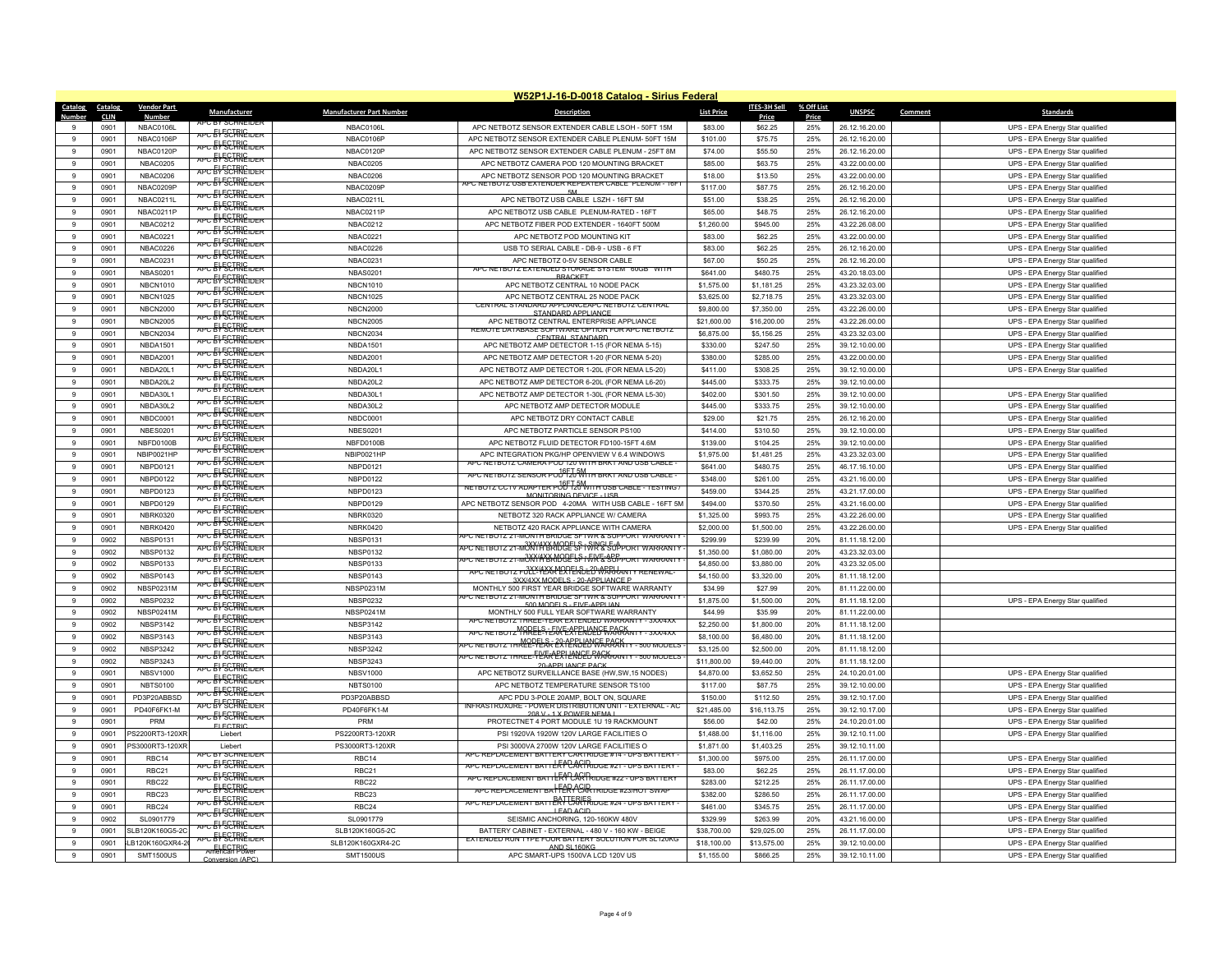|                    | W52P1J-16-D-0018 Catalog - Sirius Federal |                             |                                            |                                 |                                                                                                                    |                            |                            |            |                                  |         |                                                                    |  |
|--------------------|-------------------------------------------|-----------------------------|--------------------------------------------|---------------------------------|--------------------------------------------------------------------------------------------------------------------|----------------------------|----------------------------|------------|----------------------------------|---------|--------------------------------------------------------------------|--|
| Catalog            | Catalog                                   | <b>Vendor Part</b>          | Manufacturer                               | <b>Manufacturer Part Number</b> | <b>Description</b>                                                                                                 | <b>List Price</b>          | ITES-3H Sell               | % Off List | <b>UNSPSC</b>                    | Comment | <b>Standards</b>                                                   |  |
| Numho              | <b>CLIN</b>                               | Number                      | PU BY SUHNEID                              |                                 |                                                                                                                    |                            | Price                      | Price      |                                  |         |                                                                    |  |
|                    | 0901                                      | SU032A                      | <del>apc &amp;V&amp;CHNEider</del>         | SU032A                          | APC SMART-UPS XL BATTERY PACK EXTENSION CABLE FOR 24V                                                              | \$89.00                    | \$66.75                    | 25%        | 24.10.20.01.00                   |         | UPS - EPA Energy Star qualified                                    |  |
| $\alpha$           | 0901                                      | SU039-2                     | APC: EY: SCIRNE TOFF                       | SU039-2                         | <del>. ups - r&amp;CrNWJJMMQQE! Sne-interactive - a</del> c<br>SMART-UPS                                           | \$121.00                   | \$90.75                    | 25%        | 26.12.16.20.00                   |         | UPS - EPA Energy Star qualified                                    |  |
| 9                  | 0901                                      | SU2000R3X155                | <del>apc &amp;V SCIRIC der</del>           | SU2000R3X155                    | RACK-MOOKTABLE-LINE-INTERACTIVE-AC                                                                                 | \$5,915.00                 | \$4,436.25                 | 25%        | 39.12.10.11.00                   |         | UPS - EPA Energy Star qualified                                    |  |
| $\overline{9}$     | 0901                                      | SU2200R3X167                | APC EY SCHRIEIDER                          | SU2200R3X167                    |                                                                                                                    | \$2,575.00                 | \$1,931.25                 | 25%        | 39.12.10.11.00                   |         | UPS - EPA Energy Star qualified                                    |  |
| $\alpha$           | 0901                                      | SUA1500R2X93                | <del>vrc El ECTRIC der</del>               | SUA1500R2X93                    | 120 V - 980 WATT / 144                                                                                             | \$1,365.00                 | \$1,023.75                 | 25%        | 39.12.10.11.00                   |         | UPS - EPA Energy Star qualified                                    |  |
| $\alpha$           | 0901                                      | SUA1500X93                  | APC EY SCHNEIDER                           | SUA1500X93                      | SMART-UPS 1500VA 120V SHIPBOARD<br>APC SYMMETRA PX - UPS (EXTERNAL ) - AC 120/208 V                                | \$1,185.00                 | \$888.75                   | 25%        | 39.12.10.11.00                   |         | UPS - EPA Energy Star qualified                                    |  |
| $\mathbf{g}$       | 0901                                      | SY10K40F                    | APC EY SCHNEIDER                           | SY10K40F                        | APC - APC SYMMETRA PS RAW SEXUABLE TO BUKW N+1 WITH                                                                | \$26,005.00                | \$19,503.75                | 25%        | 39.12.10.11.00                   |         | UPS - EPA Energy Star qualified                                    |  |
| $\mathbf{g}$       | 0901                                      | <b>SY10K80F</b>             | APC EY SCHRIEIDER                          | SY10K80F                        | APC SYMMETRA BREMINA LERERATERY - ALP 208 V - 30 KW - UPS                                                          | \$31,600.00                | \$23,700.00                | 25%        | 39.12.10.11.00                   |         | UPS - EPA Energy Star qualified                                    |  |
| 9                  | 0901                                      | <b>SY20K40F</b>             | <del>apc &amp;V SCIRIC der</del>           | <b>SY20K40F</b>                 | UPS-BATERRXLFORCRE-AC 208 V (57                                                                                    | \$33,190.00                | \$24,892.50                | 25%        | 39.12.10.11.00                   |         | UPS - EPA Energy Star qualified                                    |  |
| $\overline{9}$     | 0901                                      | SY20K80F                    | APC EL SCIRICIDER                          | <b>SY20K80F</b>                 | <u>METRA PX - UPS<sup>200</sup>00 NEATAL ? - AC 208 V</u>                                                          | \$37,400.00                | \$28,050.00                | 25%        | 81.11.18.11.00                   |         | UPS - EPA Energy Star qualified                                    |  |
| 9                  | 0901                                      | SY30K40F                    | APC EY SCHNEIDER                           | SY30K40F                        | PS- <del>EXTERRXLFORANE-AC 208 V</del>                                                                             | \$40,385.00                | \$30,288.75<br>\$32,400.00 | 25%        | 39.12.10.11.00                   |         | UPS - EPA Energy Star qualified                                    |  |
| 9<br>$\alpha$      | 0901<br>0901                              | <b>SY30K80F</b><br>SY40K40F | APC EY SCHNEIDER                           | SY30K80F<br>SY40K40F            | <del>( A PX - UPS - EX ใ0000 AMATTIA</del> - AC 208 V ( 57/63 HZ )                                                 | \$43,200.00<br>\$47,580.00 | \$35,685.00                | 25%<br>25% | 39.12.10.11.00                   |         | UPS - EPA Energy Star qualified                                    |  |
| 9                  | 0901                                      | SY40K80F                    | APC EV SCHRIEIDER                          | SY40K80F                        | SYMMETRA PX - UPS - EXTERNAL <sup>A T</sup> JNL1NE - AC 208 V (57 - 63 HZ )                                        | \$49,000.00                |                            | 25%        | 39.12.10.11.00                   |         | UPS - EPA Energy Star qualified                                    |  |
|                    |                                           | SY70K80F                    | APC EV SCHNEIDER                           | SY70K80F                        | APC SYMMETRA PX 70KW <sup>400</sup> 00 ANAIT (4 sukw n+1 with PREMIUM                                              |                            | \$36,750.00                |            | 39.12.10.11.00                   |         | UPS - EPA Energy Star qualified                                    |  |
| 9<br>9             | 0901                                      |                             | <del>apc El ECIRIC de r</del>              |                                 | TRA LXP-PONTER X FENGY PEN PERTAHE                                                                                 | \$66,400.00                | \$49,800.00                | 25%        | 39.12.10.11.00                   |         | UPS - EPA Energy Star qualified                                    |  |
| 9                  | 0901<br>0901                              | SYA12K16P<br>SYA12K16PXR    | APC EY SCHNEIDER                           | SYA12K16P<br>SYA12K16PXR        | RA LX - PO <del>WER ARRAY - UN 182 - ZC</del> 120/208/240 V                                                        | \$16,055.00<br>\$23,470.00 | \$12,041.25<br>\$17,602.50 | 25%<br>25% | 39.12.10.00.00                   |         | UPS - EPA Energy Star qualified                                    |  |
|                    |                                           |                             | apc & SCHNEIDER                            |                                 | OWER <sup>S</sup> ARKAY <sup>9</sup> RACK MJONTABLE                                                                |                            |                            |            | 39.12.10.11.00                   |         | UPS - EPA Energy Star qualified                                    |  |
| 9<br>$\mathbf{g}$  | 0901<br>0901                              | SYA12K16RMP<br>SYA16K16F    | APC EY SCHNEIDER                           | SYA12K16RMP<br>SYA16K16P        | 23 WER ARRY - 9600 LANAL                                                                                           | \$16,970.00                | \$12,727.50<br>\$14,516.25 | 25%<br>25% | 39.12.10.00.00                   |         | UPS - EPA Energy Star qualified                                    |  |
| 9                  |                                           |                             | <del>APC EV SCIRIC 10FR</del>              |                                 | 2020208/240 V (37 - 63 HZ) 120708/240 V (47                                                                        | \$19,355.00                |                            |            | 39.12.10.00.00                   |         | UPS - EPA Energy Star qualified                                    |  |
|                    | 0901                                      | SYA16K16PXR                 | <del>NPC El ECIRICIDER</del>               | SYA16K16PXR                     | <del>- PUNEKARAY<sup>9</sup> KALK-MOUNTABLE</del>                                                                  | \$26,050.00                | \$19,537.50                | 25%        | 39.12.10.00.00                   |         | UPS - EPA Energy Star qualified                                    |  |
| 9<br>9             | 0901<br>0901                              | SYA16K16RMP<br>SYA4K8P      | <b>APC EY SCHRIEIDER</b>                   | SYA16K16RMP<br>SYA4K8F          | <del>129/208/240 Xrd2899 2XPER/JA09</del>                                                                          | \$20,225.00<br>\$9,570.00  | \$15,168.75                | 25%<br>25% | 39.12.10.00.00                   |         | UPS - EPA Energy Star qualified                                    |  |
| 9                  | 0901                                      | SYA4K8RMF                   | <del>APC EV SCIRICIDER</del>               | SYA4K8RMF                       | POW <sup>12</sup> R/2RR/2AP - KAZ-R-RJUTA LABLE                                                                    | \$10,425.00                | \$7,177.50<br>\$7,818.75   | 25%        | 39.12.10.00.00<br>39.12.10.00.00 |         | UPS - EPA Energy Star qualified                                    |  |
|                    |                                           |                             | APC EY SCHNEIDER                           |                                 | - 23 WER X 3200 PATERNAL                                                                                           |                            |                            |            |                                  |         | UPS - EPA Energy Star qualified                                    |  |
| 9<br>$\alpha$      | 0901                                      | SYA8K16P                    | APC EY SCHRIEIDER                          | SYA8K16P                        | 12062282402647ER12ERNAL-ONLINE-AC                                                                                  | \$12,840.00                | \$9,630.00                 | 25%        | 39.12.10.00.00                   |         | UPS - EPA Energy Star qualified                                    |  |
| 9                  | 0901<br>0901                              | SYA8K16PXR<br>SYA8K16RMP    | APC RYSCHNEIDER                            | SYA8K16PXF<br>SYA8K16RMF        | RA <sup>1</sup> 38-3036349 AG 47-53NT MF - AC 120/208/240                                                          | \$20,875.00<br>\$13,675.00 | \$15,656.25<br>\$10,256.25 | 25%<br>25% | 39.12.10.00.00<br>39.12.10.00.00 |         | UPS - EPA Energy Star qualified                                    |  |
| 9                  | 0901                                      | SYA8K8P                     | apc & SCHNEIDER                            | SYA8K8P                         | ka lx - power X <del>ArRS -23X</del> Ternal - online - ak                                                          |                            | \$9,630.00                 | 25%        |                                  |         | UPS - EPA Energy Star qualified                                    |  |
| 9                  |                                           |                             | apc & SCHNEIDER                            |                                 | RACK-WOURIALLE - AC3-2008 V<br>$-6400$ WATTS                                                                       | \$12,840.00                |                            |            | 39.12.10.00.00                   |         | UPS - EPA Energy Star qualified                                    |  |
|                    | 0901<br>0901                              | SYA8K8RMF<br>SYAF16KRMT     | <sub></sub> ┱╒┍╴╒┡┖╦╲┋╊╣ <del>Ҁ</del> ╓╖╒╒ | SYA8K8RMF<br>SYAF16KRMT         | 8000 VA - RS-232 - 9                                                                                               | \$13,715.00                | \$10,286.25<br>\$5,355.00  | 25%<br>25% | 39.12.10.00.00                   |         | UPS - EPA Energy Star qualified                                    |  |
| -9<br>$\mathbf{g}$ |                                           |                             | APC EV SCIRIC TOP R                        |                                 | APC SYMMETRA LX 16KVA N+1 RACKMOUNT FRAM                                                                           | \$7,140.00                 |                            |            | 39.12.10.00.00                   |         | UPS - EPA Energy Star qualified                                    |  |
|                    | 0901                                      | SYAF8KRMT                   | APC EY SCHNEIDER                           | SYAF8KRMT                       | POWER ARRAY CABINET - RACK-MOUNTABLE<br>POWER DISTRIBUTION PANEL - AC 208 V - 1 X POWER NEMA L14                   | \$7,215.00                 | \$5,411.25                 | 25%        | 81.11.18.11.00                   |         | UPS - EPA Energy Star qualified                                    |  |
| 9<br>-9            | 0901<br>0901                              | SYAPD1<br>SYAXR9B9          | APC EY SCHNEIDER                           | SYAPD1<br>SYAXR9B9              | 30 2 X POWER NEMA L5-2<br>APC SYMMETRA LX EXTENDED RUN TOWER - 208V                                                | \$324.00<br>\$8,165.00     | \$243.00<br>\$6,123.75     | 25%<br>25% | 39.12.10.17.00<br>39.12.10.00.00 |         | UPS - EPA Energy Star qualified<br>UPS - EPA Energy Star qualified |  |
| $\mathbf{g}$       | 0901                                      | SYBATT                      | APC EVSCHNEIDER                            | <b>SYBATT</b>                   | APC - UPS BATTERY - LEAD ACID - PLUG-IN MODULE                                                                     | \$715.00                   | \$536.25                   | 25%        | 26.11.17.00.00                   |         | UPS - EPA Energy Star qualified                                    |  |
| 9                  | 0901                                      | SYBT3                       | APC EY SCHNEIDER                           | SYBT3                           | UPS BATTERY - LEAD-ACID BATTERY                                                                                    | \$713.00                   | \$534.75                   | 25%        | 26.11.17.00.00                   |         | UPS - EPA Energy Star qualified                                    |  |
| 9                  | 0901                                      | SYBT4                       | APC EY SCHNEIDER                           | SYBT4                           | APC - UPS BATTERY - LEAD ACID - PLUG-IN MODULE                                                                     | \$2,255.00                 | \$1,691.25                 | 25%        | 26.11.17.00.00                   |         | UPS - EPA Energy Star qualified                                    |  |
| $\mathbf{g}$       | 0901                                      | SYCF8BF                     | APC EY SCHNEIDER                           | SYCF8BF                         | SYMMETRA BATTERY FRAME - BATTERY CABINET (EXTERNAL                                                                 | \$8,025.00                 | \$6,018.75                 | 25%        | 39.12.10.04.00                   |         | UPS - EPA Energy Star qualified                                    |  |
| 9                  | 0901                                      | SYCF8BF-8                   | APC EY SCHNEIDER                           | SYCF8BF-8                       | SYMMETRA PX80KW BATTERY FRAME WITH 8 BATTERY MODULES                                                               | \$24,900.00                | \$18,675.00                | 25%        | 39.12.10.00.00                   |         | UPS - EPA Energy Star qualified                                    |  |
| 9                  | 0901                                      | SYCFXR8                     | APC EY SCHNEIDER                           | SYCFXR8                         | SYMMETRA PX EXTENDED ROAD RELIGION BATTERY CABINETO                                                                | \$9,510.00                 | \$7,132.50                 | 25%        | 39.12.10.00.00                   |         | UPS - EPA Energy Star qualified                                    |  |
| $\mathbf{g}$       | 0901                                      | SYCFXR8-8                   | <b>APC EVECIBIC DER</b>                    | SYCFXR8-8                       | <u>mmetra px<sup>e</sup>XTERNAL) KBÑ BAETÆBXFBa</u>                                                                | \$24,155.00                | \$18,116.25                | 25%        | 39.12.10.00.00                   |         | UPS - EPA Energy Star qualified                                    |  |
| $\mathbf{g}$       | 0901                                      | SYH2K6RMT-TF3               | APC: EVECTRIC                              | SYH2K6RMT-TF3                   | APC SYMMETRA RWFR ORRAX CARINET (FATA N+1 - POWER                                                                  | \$4,765.00                 | \$3,573.75                 | 25%        | 39.12.10.11.00                   |         | UPS - EPA Energy Star qualified                                    |  |
| 9                  | 0901                                      | SYH4K6RMT-TF3               | APC EY SCHNEIDER                           | SYH4K6RMT-TF3                   | - PBRALK RARKY PHOLA RUTH ABLE - ONLINE -                                                                          | \$7,645.00                 | \$5,733.75                 | 25%        | 39.12.10.00.00                   |         | UPS - EPA Energy Star qualified                                    |  |
| 9                  | 0901                                      | SYH6K6RMT-TF3               | <b><i>APC E<del>V SCTRICIDER</del></i></b> | SYH6K6RMT-TF3                   | <del>apc symmetra rm<sup>208/240</sup>SCADAb02 H3 bkva n+1 - power</del>                                           | \$10,570.00                | \$7,927.50                 | 25%        | 39.12.10.00.00                   |         | UPS - EPA Energy Star qualified                                    |  |
| $\mathbf{g}$       | 0901                                      | SYMIM <sub>2</sub>          | APC EV SCIRIC TO PR                        | SYMIM2                          | ARRAY (RACK MOUNTARLE) - A<br>SYMMETRA MAIN INTELLIGENCE MODULE                                                    | \$1,190.00                 | \$892.50                   | 25%        | 39.12.10.00.00                   |         | UPS - EPA Energy Star qualified                                    |  |
| 9                  | 0901                                      | SYMIM4                      | APC: EV: SCHNEIDER                         | SYMIM4                          | SYMMETRA PX INTELLIGENCE MODULE                                                                                    | \$2,490.00                 | \$1,867.50                 | 25%        | 39.12.10.00.00                   |         | UPS - EPA Energy Star qualified                                    |  |
| $\alpha$           | 0901                                      | SYOPT1                      | <del>apc &amp;V&amp;CTRNEider</del>        | SYOPT1                          | APC SYMMETRA RM 2-6KVA N+1 FLOOR MOUNT KIT W/CASTERS                                                               | \$620.00                   | \$465.00                   | 25%        | 39.12.10.00.00                   |         | UPS - EPA Energy Star qualified                                    |  |
| $\mathbf{g}$       | 0901                                      | SYPD6                       | APC EVSCHNEIDER                            | SYPD6                           | APC SYMMETRA RM 2-6KVA 208/240V HARDWIRE KIT                                                                       | \$314.00                   | \$235.50                   | 25%        | 39.12.10.00.00                   |         | UPS - EPA Energy Star qualified                                    |  |
| 9                  | 0901                                      | SYPD7                       | APC EY SCHNEIDER                           | SYPD7                           | APC SYMMETRA RM 208/240V / BACKPLATE KIT W/(3) L6-20R                                                              | \$324.00                   | \$243.00                   | 25%        | 39.12.10.00.00                   |         | UPS - EPA Energy Star qualified                                    |  |
| $\alpha$           | 0901                                      | SYPM                        | APC EY SCHNEIDER                           | SYPM                            | APC SYMMETRA POWER MODULE - POWER SUPPLY - HOT-PLUG                                                                | \$2,695.00                 | \$2,021.25                 | 25%        | 39.12.10.00.00                   |         | UPS - EPA Energy Star qualified                                    |  |
| $\mathbf{g}$       | 0901                                      | SYRMXR2B4                   | APC: EVECTRIC                              | SYRMXR2B4                       | APC SYMMETRA REDUNDANT (PLUGSIN MODULE DE DE SYMMETRA REDUNDANT (PLUGSIN MODULE DE AC<br>208/240 V UPS BATTERY - 2 | \$3,535.00                 | \$2,651.25                 | 25%        | 26.11.17.00.00                   |         | UPS - EPA Energy Star qualified                                    |  |
| $\mathbf{g}$       | 0901                                      | SYRMXR4B4                   | APC E <del>V SCIRIC DER</del>              | SYRMXR4B4                       | UPS BATTERY - LEAD-ACID BATTERY - AC 208/240 V                                                                     | \$4,805.00                 | \$3,603.75                 | 25%        | 26.11.17.00.00                   |         | UPS - EPA Energy Star qualified                                    |  |
| $\mathbf{g}$       | 0901                                      | SYRMXR4B4I                  | <del>apc &amp;V&amp;CTRNEider</del>        | SYRMXR4B4I                      | UPS BATTERY - 4 X LEAD ACID - 4U                                                                                   | \$4,470.00                 | \$3,352.50                 | 25%        | 26.11.17.00.00                   |         | UPS - EPA Energy Star qualified                                    |  |
| -9                 | 0902                                      | <b>WASSEM1-2-AX-26</b>      | apc & SCHNEIDER                            | WASSEM1-2-AX-26                 | HEDULED ASSEMBLY SERVICE FOR 1-2 ADDI                                                                              | \$189.99                   | \$151.99                   | 20%        | 81.11.18.12.00                   |         |                                                                    |  |
| $\mathbf{g}$       | 0902                                      | WASSEM1-3-AX-26             | <b>APC EY SCHRIEIDER</b>                   | WASSEM1-3-AX-26                 | SCHEDULED ASSERBET SEKVICE POR Y-S REFRASTRUXURE                                                                   | \$949.00                   | \$759.20                   | 20%        | 81.11.18.12.00                   |         |                                                                    |  |
| 9                  | 0902                                      | VASSEM1-3R-PX-1             | APC EY SCHNEIDER                           | WASSEM1-3R-PX-10                | APC - APC SCHEDULED ASSEMBLY SERVICE - INSTALLATION - ON-                                                          | \$409.00                   | \$327.20                   | 20%        | 81.11.18.11.00                   |         | UPS - EPA Energy Star qualified                                    |  |
| -9                 | 0901                                      | VASSEM1-5R-PX-2             | APC EV SCHNEIDER                           | WASSEM1-5R-PX-20                | SITE<br>APC - APC SCHEDULED ASSEMBLY SERVICE - INSTALLATION - ON<br>$SITE - 24X7$                                  | \$1,550.00                 | \$1,162.50                 | 25%        | 81.11.18.12.00                   |         | UPS - EPA Energy Star qualified                                    |  |
| $\alpha$           | 0901                                      | WASSEM-AX-10                | apc & SCHNEIDER                            | WASSEM-AX-10                    | AIR ASSEMBLY SERVICE                                                                                               | \$299.99                   | \$224.99                   | 25%        | 81.11.18.12.00                   |         | UPS - EPA Energy Star qualified                                    |  |
| $\mathbf{g}$       | 0902                                      | WASSEM-AX-12                | apc & SCHNEIDER                            | WASSEM-AX-12                    | SCHEDULED ASSEMBLY AND START-UP SERVICE FOR UP TO TWO<br>ACPA4000 UNITS                                            | \$1,475.00                 | \$1,180.00                 | 20%        | 81.11.18.12.00                   |         |                                                                    |  |
| -9                 | 0902                                      | WASSFM-AX-41                | <b>\PC &amp;\F&amp;TR\EIDER</b>            | WASSEM-AX-41                    | SCHEDLILED AIR ASSEMBLY SERVICE FOR INROW RP DX UNITS                                                              | \$989.00                   | \$791.20                   | 20%        | 81.11.18.11.00                   |         | UPS - EPA Energy Star qualified                                    |  |
| $\alpha$           | 0901                                      | ASSEMEXBAT-PX-              | <b>APC EV SCIRIE DER</b>                   | WASSEMEXBAT-PX-23               | APC - APC SCHEDULED ASSEMBLY SERVICE - INSTALLATION - ON                                                           | \$1,775.00                 | \$1,331.25                 | 25%        | 81.11.18.12.00                   |         | UPS - EPA Energy Star qualified                                    |  |
| 9                  | 0901                                      | ASSEMEXBAT-PX-              | APC EY SCHNEIDER                           | WASSEMEXBAT-PX-33               | APC - APC SCHEDULED ASSEMBLY SERVICE - INSTALLATION - ON-<br>SITE - 24X7                                           | \$2,300.00                 | \$1,725.00                 | 25%        | 81.11.18.12.00                   |         | UPS - EPA Energy Star qualified                                    |  |
| 9                  | 0901                                      | VASSEMRDP-PX-34             | APC EY SCHNEIDER<br><b>ELECTRIC</b>        | WASSEMRDP-PX-34                 | INFRASTRUXURE ASSEMBLY SERVICES                                                                                    | \$1,025.00                 | \$768.75                   | 25%        | 81.11.18.12.00                   |         | UPS - EPA Energy Star qualified                                    |  |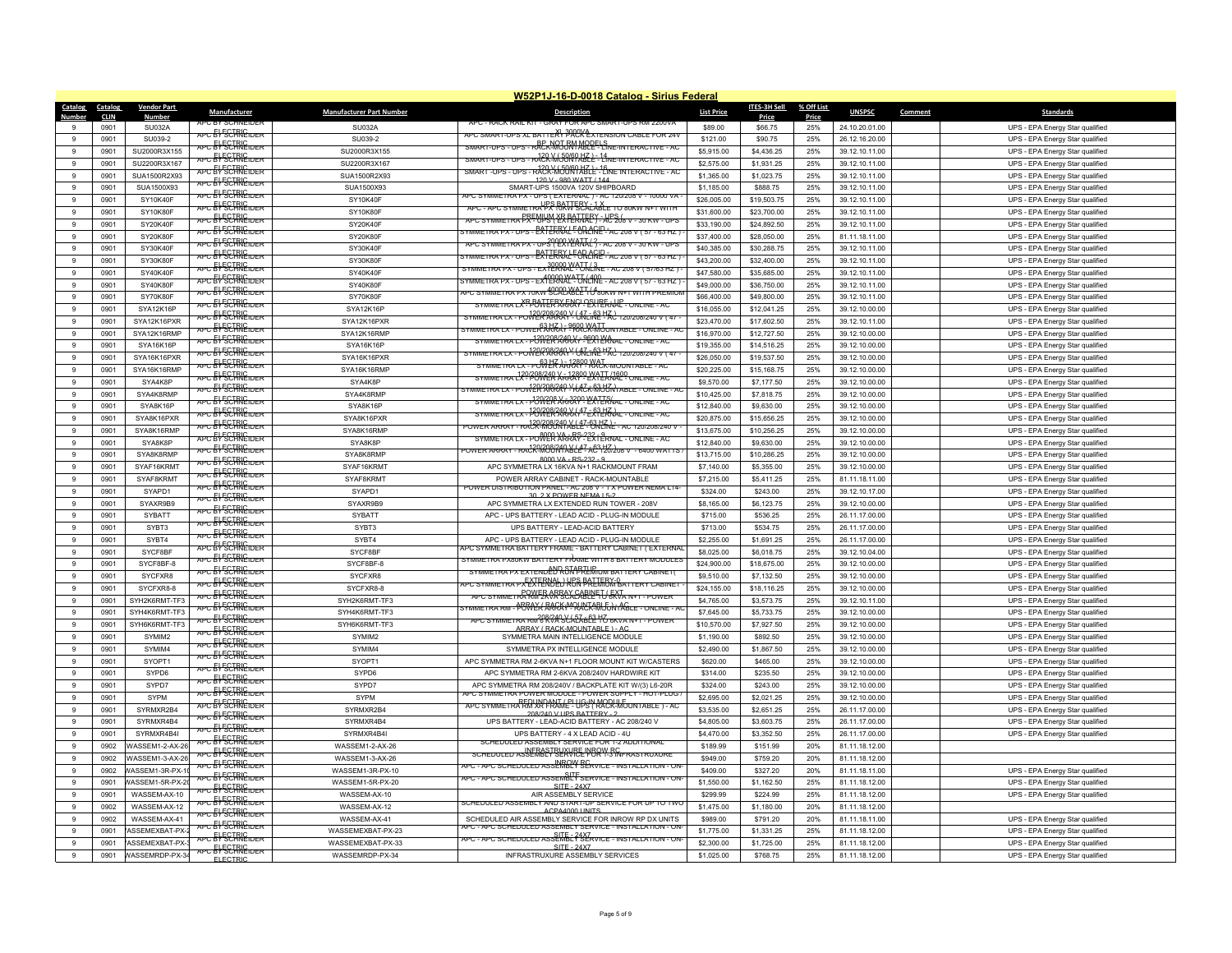|               |             |                       |                                        |                                 | W52P1J-16-D-0018 Catalog - Sirius Federal                                                      |                   |              |            |                |         |                                 |
|---------------|-------------|-----------------------|----------------------------------------|---------------------------------|------------------------------------------------------------------------------------------------|-------------------|--------------|------------|----------------|---------|---------------------------------|
| Catalog       | Catalog     | <b>Vendor Part</b>    | Manufacturer                           | <b>Manufacturer Part Number</b> | <b>Description</b>                                                                             | <b>List Price</b> | ITES-3H Sell | % Off List | <b>UNSPSC</b>  | Comment | <b>Standards</b>                |
| <b>Number</b> | <b>CLIN</b> | <b>Number</b>         | PU BY SUBNETUEL                        |                                 | PU SUHFIJULFIJ ASSEMBET                                                                        |                   | Price        | Price      |                |         |                                 |
| 9             | 0902        | ASSEMUPS-3R-SB-       | rc <del>El SCTRIEIDER</del>            | WASSEMUPS-3R-SB-00              | APC - APC SCHEDJEED ASSERTELY SERVICE AND START-UP                                             | \$1,200.00        | \$960.00     | 20%        | 81.11.18.12.00 |         |                                 |
| $\alpha$      | 0901        | ASSEMUPS-3R-SY-       | APC: EVSCHNEIDER                       | WASSEMUPS-3R-SY-00              | SCHEDULED ASSEMBL <sup>S</sup> SEXVIELE PUR SYMMETRA PX 80KW UPS                               | \$1,605.00        | \$1,203.75   | 25%        | 81.11.18.12.00 |         | UPS - EPA Energy Star qualified |
| $\mathbf{g}$  | 0902        | WASSEMUPS-PX-3        | APC: EV:SCIRIC DER                     | WASSEMUPS-PX-31                 | FIRST XR FRAME AND/OR PDU                                                                      | \$1,525.00        | \$1,220.00   | 20%        | 81.11.18.12.00 |         |                                 |
| 9             | 0902        | BEXTWAR1YR-SP-        | <del>apc &amp;VSCTRIEIDER</del>        | WBEXTWAR1YR-SP-01               | SERVICE PACK 1 YEAR EXTENDED WARRANTY                                                          | \$49.00           | \$39.20      | 20%        | 81.11.18.12.00 |         |                                 |
| $\alpha$      | 0902        | BEXTWAR1YR-SP-        | PC ELECTRIC                            | WBEXTWAR1YR-SP-02               | 1 YEAR EXTENDED WARRANTY                                                                       | \$69.00           | \$55.20      | 20%        | 81.11.18.12.00 |         |                                 |
| $\mathbf{q}$  | 0902        | BFXTWAR1YR-SP-        | APC EY SCHNEIDER                       | WBEXTWAR1YR-SP-03               | 1 YEAR EXTENDED WARRANTY                                                                       | \$114.00          | \$91.20      | 20%        | 81.11.18.12.00 |         |                                 |
| 9             | 0902        | BEXTWAR1YR-SP-        |                                        | WBEXTWAR1YR-SP-04               | 1 YEAR EXTENDED WARRANTY                                                                       | \$216.00          | \$172.80     | 20%        | 81.11.18.12.00 |         |                                 |
| $\alpha$      | 0902        | BFXTWAR1YR-SP-        | <del>apc &amp;V SCTRNEIDER</del>       | WBEXTWAR1YR-SP-05               | 1 YEAR EXTENDED WARRANTY                                                                       | \$425.00          | \$340.00     | 20%        | 81.11.18.12.00 |         |                                 |
| $\mathbf{q}$  | 0902        | BEXTWAR1YR-SP-        | APC: EV:SCHNEIDER                      | WBEXTWAR1YR-SP-06               | 1 YEAR EXTENDED WARRANTY                                                                       | \$848.00          | \$678.40     | 20%        | 81.11.18.12.00 |         |                                 |
| $\mathbf{g}$  | 0902        | BEXTWAR1YR-SP-        | <sub>ऀ</sub> <del>ऀऀऀ<sup></sup></del> | WBEXTWAR1YR-SP-07               | SERVICE PACK 1 YEAR EXTENDED WARRANTY                                                          | \$1,415.00        | \$1,132.00   | 20%        | 81.11.18.12.00 |         |                                 |
| 9             | 0902        | BEXTWAR1YR-SP-        | <del>ve 51 SCTRIC DER</del>            | WBEXTWAR1YR-SP-08               | 1 YEAR EXTENDED WARRANTY                                                                       | \$1,980.00        | \$1,584.00   | 20%        | 81.11.18.12.00 |         |                                 |
| $\mathbf{q}$  | 0902        | BFXTWAR3YR-SP-        | vec <del>El SCTRIC der</del>           | WBEXTWAR3YR-SP-02               | 3 YEAR EXTENDED WARRANTY                                                                       | \$171.00          | \$136.80     | 20%        | 81.11.18.12.00 |         |                                 |
| $\mathbf{g}$  | 0902        | BEXTWAR3YR-SP-        | APC EY <sup>E</sup> SCHNEIDER          | WBEXTWAR3YR-SP-03               | 3 YEAR EXTENDED WARRANTY                                                                       | \$261.00          | \$208.80     | 20%        | 81.11.18.12.00 |         |                                 |
| 9             | 0902        | BEXTWAR3YR-SP-        | APC EY SCIRIE DER                      | WBEXTWAR3YR-SP-04               | 3 YEAR EXTENDED WARRANTY                                                                       | \$499.00          | \$399.20     | 20%        | 81.11.18.12.00 |         |                                 |
|               |             |                       | apc & SCHNEIDER                        |                                 |                                                                                                |                   |              |            |                |         |                                 |
| 9             | 0902        | BEXTWAR3YR-SP-        | <b>PC ELECTRIC DER</b>                 | WBEXTWAR3YR-SP-05               | 3 YEAR EXTENDED WARRANTY                                                                       | \$974.00          | \$779.20     | 20%        | 81.11.18.12.00 |         |                                 |
| $\mathbf{g}$  | 0902        | BEXTWAR3YR-SP-        | APC: EVSCHNEIDER                       | WBEXTWAR3YR-SP-06               | 3 YEAR EXTENDED WARRANTY                                                                       | \$1,950.00        | \$1,560.00   | 20%        | 81.11.18.12.00 |         |                                 |
| 9             | 0902        | BEXTWAR3YR-SP-        | APC EY SCHNEIDER                       | WBEXTWAR3YR-SP-07               | 3 YEAR EXTENDED WARRANTY                                                                       | \$3,250.00        | \$2,600.00   | 20%        | 81.11.18.12.00 |         |                                 |
| 9             | 0902        | BEXTWAR3YR-SP-        | PC EY SCHNEIDER                        | WBEXTWAR3YR-SP-08               | 3 YEAR EXTENDED WARRANTY                                                                       | \$4,545.00        | \$3,636.00   | 20%        | 81.11.18.12.00 |         |                                 |
| $\alpha$      | 0902        | WBPMV5X8-SB-12        |                                        | WBPMV5X8-SB-12                  | (1) PREVENTIVE MAINTENANCE VISIT 5X8                                                           | \$359.99          | \$287.99     | 20%        | 81.11.18.12.00 |         |                                 |
| $\mathbf{g}$  | 0902        | WBPMV5X8-SB-13        | <del>ve 51 SCTRIC DER</del>            | WBPMV5X8-SB-13                  | (1) PREVENTIVE MAINTENANCE VISIT 5X8                                                           | \$509.00          | \$407.20     | 20%        | 81.11.18.12.00 |         |                                 |
| 9             | 0902        | WBPMV5X8-SB-14        | <b>NPC EY SCHNEIDER</b>                | WBPMV5X8-SB-14                  | (1) PREVENTIVE MAINTENANCE VISIT 5X8                                                           | \$659.00          | \$527.20     | 20%        | 81.11.18.12.00 |         |                                 |
| $\mathbf{g}$  | 0902        | <b>WBPMV5X8-SB-15</b> |                                        | WBPMV5X8-SB-15                  | (1) PREVENTIVE MAINTENANCE VISIT 5X8                                                           | \$809.00          | \$647.20     | 20%        | 81.11.18.12.00 |         |                                 |
| $\mathbf{g}$  | 0902        | WBPMV5X8-SY-10        | <sub>ऀ</sub> ⋻⋷ <del>┠</del> ┞⋚⋵ѬѤ╖╒╒  | WBPMV5X8-SY-10                  | (1) PREVENTIVE MAINTENANCE VISIT 5X8                                                           | \$359.99          | \$287.99     | 20%        | 81.11.18.12.00 |         |                                 |
| 9             | 0902        | WBPMV5X8-SY-11        | <b>APC EV SCIRIEIDER</b>               | WBPMV5X8-SY-11                  | (1) PREVENTIVE MAINTENANCE VISIT 5X8                                                           | \$509.00          | \$407.20     | 20%        | 81.11.18.12.00 |         |                                 |
| $\alpha$      | 0902        | WBPMV5X8-SY-12        | apc & SCHNEIDER                        | WBPMV5X8-SY-12                  | (1) PREVENTIVE MAINTENANCE VISIT 5X8                                                           | \$659.00          | \$527.20     | 20%        | 81.11.18.12.00 |         |                                 |
| $\mathbf{g}$  | 0902        | WBPMV5X8-SY-13        | APC BY SCHNEIDER                       | WBPMV5X8-SY-13                  | (1) PREVENTIVE MAINTENANCE VISIT 5X8                                                           | \$809.00          | \$647.20     | 20%        | 81.11.18.12.00 |         |                                 |
| 9             | 0902        | WBPMV5X8-SY-14        | APC EY SCHNEIDER                       | WBPMV5X8-SY-14                  | (1) PREVENTIVE MAINTENANCE VISIT 5X8                                                           | \$939.00          | \$751.20     | 20%        | 81.11.18.12.00 |         |                                 |
| $\mathbf{g}$  | 0902        | WBPMV5X8-SY-16        | APC EY SCHNEIDER                       | WBPMV5X8-SY-16                  | (1) PREVENTIVE MAINTENANCE VISIT 5X8                                                           | \$1,050.00        | \$840.00     | 20%        | 81.11.18.12.00 |         |                                 |
| $\mathbf{q}$  | 0902        | WBPMV7X24-SB-12       | <b>\PC &amp;\F&amp;FR\&amp;IDER</b>    | WBPMV7X24-SB-12                 | (1) PREVENTIVE MAINTENANCE VISIT 7X24                                                          | \$789.00          | \$631.20     | 20%        | 81.11.18.12.00 |         |                                 |
| $\mathbf{g}$  |             |                       | APC EV SCHNEIDER                       |                                 |                                                                                                |                   |              |            |                |         |                                 |
|               | 0902        | WBPMV7X24-SB-13       | APC EY SCHNEIDER                       | WBPMV7X24-SB-13                 | (1) PREVENTIVE MAINTENANCE VISIT 7X24                                                          | \$919.00          | \$735.20     | 20%        | 81.11.18.12.00 |         |                                 |
| 9             | 0902        | WBPMV7X24-SB-14       | vec <del>El SCTRIC der</del>           | WBPMV7X24-SB-14                 | (1) PREVENTIVE MAINTENANCE VISIT 7X24                                                          | \$1,075.00        | \$860.00     | 20%        | 81.11.18.12.00 |         |                                 |
| $\mathbf{q}$  | 0902        | WBPMV7X24-SB-15       | <sub>ऀ</sub> ⋻⋷ <del>┠</del> ┞⋚⋵ѬѤ╖╒╒  | WBPMV7X24-SB-15                 | (1) PREVENTIVE MAINTENANCE VISIT 7X24                                                          | \$1,225.00        | \$980.00     | 20%        | 81.11.18.12.00 |         |                                 |
| $\mathbf{g}$  | 0902        | WBPMV7X24-SY-10       | <sub>ऀ</sub> <del>ऀऀऀ<sup></sup></del> | WBPMV7X24-SY-10                 | (1) PREVENTIVE MAINTENANCE VISIT 7X24                                                          | \$789.00          | \$631.20     | 20%        | 81.11.18.12.00 |         |                                 |
| 9             | 0902        | WBPMV7X24-SY-1        | apc & SCHNEIDER                        | WBPMV7X24-SY-11                 | (1) PREVENTIVE MAINTENANCE VISIT 7X24                                                          | \$919.00          | \$735.20     | 20%        | 81.11.18.12.00 |         |                                 |
| 9             | 0902        | WBPMV7X24-SY-12       | <b>vPC EY SCHRIEIDER</b>               | WBPMV7X24-SY-12                 | (1) PREVENTIVE MAINTENANCE VISIT 7X24                                                          | \$1,075.00        | \$860.00     | 20%        | 81.11.18.12.00 |         |                                 |
| $\mathbf{g}$  | 0902        | WBPMV7X24-SY-13       | APC EY SCHNEIDER                       | WBPMV7X24-SY-13                 | (1) PREVENTIVE MAINTENANCE VISIT 7X24                                                          | \$1,225.00        | \$980.00     | 20%        | 81.11.18.12.00 |         |                                 |
| 9             | 0902        | WBPMV7X24-SY-14       |                                        | WBPMV7X24-SY-14                 | (1) PREVENTIVE MAINTENANCE VISIT 7X24                                                          | \$1,350.00        | \$1,080.00   | 20%        | 81.11.18.12.00 |         |                                 |
| 9             | 0902        | WBPMV7X24-SY-16       | apc & FSCHNEIDER                       | WBPMV7X24-SY-16                 | (1) PREVENTIVE MAINTENANCE VISIT 7X24                                                          | \$1,500.00        | \$1,200.00   | 20%        | 81.11.18.12.00 |         |                                 |
| $\mathbf{g}$  | 0902        | WCONFIG-ISXC-25       | ved <del>en scirne de r</del>          | WCONFIG-ISXC-25                 | INFRASTRUXURE CENTRAL CONFIGURATIO SERVICE                                                     | \$3,470.00        | \$2,776.00   | 20%        | 81.11.18.12.00 |         |                                 |
| $\mathbf{g}$  | 0902        | VEXTWAR1YR-AX-0       | <b>NPC: EVECIENC UTFR</b>              | WEXTWAR1YR-AX-03                | 1 YEAR EXTENDED WARRANTY FOR 31 TO 49 KW COMPRESSORS                                           | \$177.00          | \$141.60     | 20%        | 81.11.18.12.00 |         |                                 |
| 9             | 0902        | VEXTWAR1YR-AX-0       | APC EY SCHNEIDER                       | WEXTWAR1YR-AX-04                | 1 YEAR EXTENDED WARRANTY FOR 50-70 KW COMPRESSORS                                              | \$454.00          | \$363.20     | 20%        | 81.11.18.12.00 |         |                                 |
| $\mathbf{g}$  | 0902        | VFXTWAR1YR-AX-        | NPC EY <sup>E</sup> SCHNEIDER          | WEXTWAR1YR-AX-10                | APC EXTENDED WARRANTY EXTENDED SERVICE AGREEMENT                                               | \$139.00          | \$111.20     | 20%        | 81.11.18.12.00 |         | UPS - EPA Energy Star qualified |
| 9             | 0902        | VEXTWAR1YR-AX-        | APC: EV: SCIRNE 117FR                  | WEXTWAR1YR-AX-11                | t year extended Warranf#PoRHEMWArkair air removae                                              | \$164.00          | \$131.20     | 20%        | 81.11.18.12.00 |         |                                 |
|               |             |                       | apc & SCHNEIDER                        |                                 | UNIT                                                                                           |                   |              |            |                |         |                                 |
| 9             | 0902        | VEXTWAR1YR-AX-1       | apc & SCHNEIDER                        | WEXTWAR1YR-AX-12                | APC DS ONLY 1 YR EXT WARR FOR ACPA4000<br>TYEAR EXTENDED WARRANTY FOR (1) HIGH-DENSITY COOLING | \$474.00          | \$379.20     | 20%        | 81.11.18.12.00 |         | UPS - EPA Energy Star qualified |
| $\mathbf{g}$  | 0902        | VEXTWAR1YR-AX-6       | apc & FSCHNEIDER                       | WEXTWAR1YR-AX-60                | <b>ENCLOSUR</b>                                                                                | \$1,860.00        | \$1,488.00   | 20%        | 81.11.18.12.00 |         |                                 |
| $\mathbf{q}$  | 0902        | VEXTWAR1YR-SP-0       | APC EY SCHNEIDER                       | WEXTWAR1YR-SP-03                | 1 YEAR EXTENDED WARRANTY                                                                       | \$126.00          | \$100.80     | 20%        | 81.11.18.12.00 |         |                                 |
| 9             | 0902        | VEXTWAR1YR-SP-0       | APC EV SCHNEIDER                       | WEXTWAR1YR-SP-04                | 1 YEAR EXTENDED WARRANTY (RENEWAL OR HIGH VOLUME)                                              | \$240.00          | \$192.00     | 20%        | 81.11.18.12.00 |         |                                 |
| $\mathbf{g}$  | 0902        | VEXTWAR1YR-SP-0       | apc EV SCHNEIDER                       | WEXTWAR1YR-SP-05                | 1 YEAR EXTENDED WARRANTY (RENEWAL OR HIGH VOLUME)                                              | \$467.00          | \$373.60     | 20%        | 81.11.18.12.00 |         |                                 |
| 9             | 0902        | VEXTWAR1YR-SP-0       | APC EY SCIRIE DER                      | WEXTWAR1YR-SP-06                | 1 YEAR EXTENDED WARRANTY (RENEWAL OR HIGH VOLUME)                                              | \$933.00          | \$746.40     | 20%        | 81.11.18.12.00 |         |                                 |
| $_{9}$        | 0902        | VEXTWAR1YR-SP-0       | APC EV SCHNEIDER                       | WEXTWAR1YR-SP-07                | 1 YEAR EXTENDED WARRANTY (RENEWAL OR HIGH VOLUME)                                              | \$1,555.00        | \$1,244.00   | 20%        | 81.11.18.12.00 |         |                                 |
| 9             | 0902        | VEXTWAR1YR-SP-0       |                                        | WEXTWAR1YR-SP-08                | 1 YEAR EXTENDED WARRANTY (RENEWAL OR HIGH VOLUME)                                              | \$2,175.00        | \$1,740.00   | 20%        | 81.11.18.12.00 |         |                                 |
| 9             | 0902        | VEXTWAR3YR-SP-0       | <b>\PC &amp;\F&amp;FR\EIDER</b>        | WEXTWAR3YR-SP-01                | 3 YEAR EXTENDED WARRANTY (RENEWAL OR HIGH VOLUME)                                              | \$114.00          | \$91.20      | 20%        | 81.11.18.12.00 |         |                                 |
| $\mathbf{g}$  | 0902        | /EXTWAR3YR-SP-0       | <b>PC EY SCHNEIDER</b>                 | WEXTWAR3YR-SP-02                | 3 YEAR EXTENDED WARRANTY (RENEWAL OR HIGH VOLUME)                                              | \$204.00          | \$163.20     | 20%        | 81.11.18.12.00 |         |                                 |
| 9             | 0902        | VEXTWAR3YR-SP-0       | APC EV SCHNEIDER                       | WEXTWAR3YR-SP-03                | 3 YEAR EXTENDED WARRANTY (RENEWAL OR HIGH VOLUME)                                              | \$314.00          | \$251.20     | 20%        | 81.11.18.12.00 |         |                                 |
| 9             | 0902        | VEXTWAR3YR-SP-0       | APC EV SCHNEIDER                       | WEXTWAR3YR-SP-04                | 3 YEAR EXTENDED WARRANTY                                                                       | \$598.00          | \$478.40     | 20%        | 81.11.18.12.00 |         |                                 |
| $\mathbf{g}$  | 0902        | VEXTWAR3YR-SP-0       | <b>APC EY SCHRIEIDER</b>               | WEXTWAR3YR-SP-05                | 3 YEAR EXTENDED WARRANTY                                                                       | \$1,170.00        | \$936.00     | 20%        | 81.11.18.12.00 |         |                                 |
| 9             | 0902        | VEXTWAR3YR-SP-0       | APC EY SCHNEIDER                       | WEXTWAR3YR-SP-06                | 3 YEAR EXTENDED WARRANTY (RENEWAL OR HIGH VOLUME)                                              | \$2,340.00        | \$1,872.00   | 20%        | 81.11.18.12.00 |         |                                 |
|               |             |                       | apc & FSCHNEIDER                       |                                 |                                                                                                |                   |              |            |                |         |                                 |
| 9             | 0902        | VEXTWAR3YR-SP-0       | <del>apc EV SCIRNEIDER</del>           | WEXTWAR3YR-SP-07                | 3 YEAR EXTENDED WARRANTY (RENEWAL OR HIGH VOLUME)                                              | \$3,895.00        | \$3,116.00   | 20%        | 81.11.18.12.00 |         |                                 |
| $\Omega$      | 0901        | <b>OADBNKTST-PX-</b>  | APC EV SCIRIC TO PR                    | WLOADBNKTST-PX-29               | INFRASTRUXURE LOAD BANK TEST<br>MONTH EXTENDED HARDWARE WARRANTY FOR                           | \$819.00          | \$614.25     | 25%        | 81.11.18.12.00 |         |                                 |
| $\mathbf{g}$  | 0902        | WMS1MHW-BASIC         | APC EY SCHNEIDER                       | WMS1MHW-BASIC                   | t year too N5B <del>A</del> STRKASTRG&ENERALSHASIC software                                    | \$33.00           | \$26.40      | 20%        | 81.11.18.12.00 |         |                                 |
| 9             | 0902        | WMS1YR100N            | ELECTRIC                               | WMS1YR100N                      | SUPPORT CONTRACT                                                                               | \$1,170.00        | \$936.00     | 20%        | 81.11.22.00.00 |         | UPS - EPA Energy Star qualified |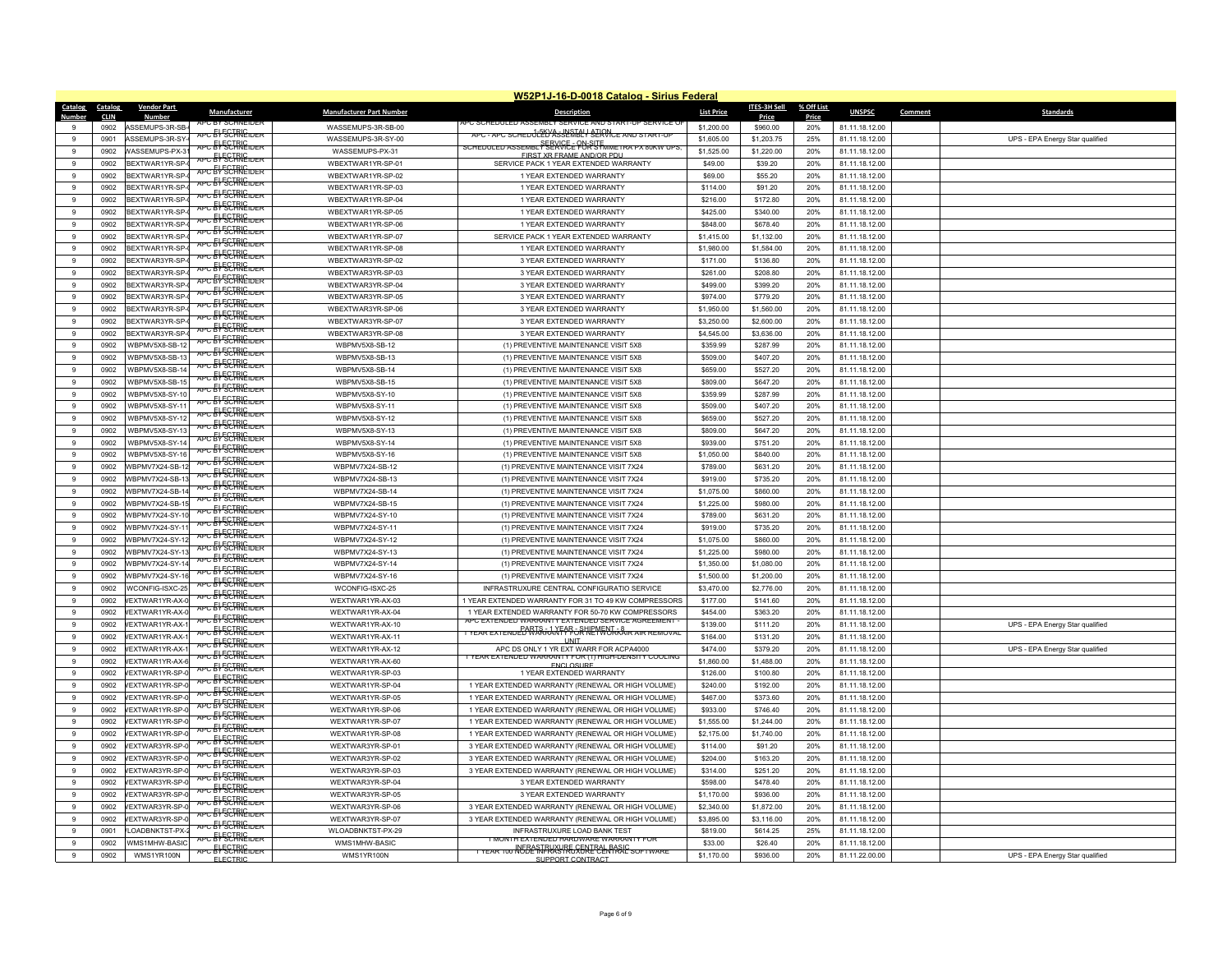|                  | W52P1J-16-D-0018 Catalog - Sirius Federal |                     |                                            |                                 |                                                                                                    |                   |                     |              |                |         |                                 |
|------------------|-------------------------------------------|---------------------|--------------------------------------------|---------------------------------|----------------------------------------------------------------------------------------------------|-------------------|---------------------|--------------|----------------|---------|---------------------------------|
| Catalog          | Catalog                                   | <b>Vendor Part</b>  | <b>Manufacturer</b>                        | <b>Manufacturer Part Number</b> | Description                                                                                        | <b>List Price</b> | <b>ITES-3H Sell</b> | % Off List   | <b>UNSPSC</b>  | Comment | Standard:                       |
| Numbe<br>9       | <b>CLIN</b><br>0902                       | Number<br>WMS1YR10N | APC BY SCHNEIDER                           | WMS1YR10N                       | YEAR 10 NODE INFRASTRUXURE CENTRAL SOFTWARE SUPPOR                                                 | \$234.00          | Price<br>\$187.20   | Price<br>20% | 81.11.22.00.00 |         |                                 |
| -9               | 0902                                      | WMS1YR25N           | <del>ng El SCIRIC der</del>                | WMS1YR25N                       | -year z5 node infRASPAGJxåRE&ERPRAPLSOF i ware suppor                                              | \$384.00          | \$307.20            | 20%          | 81.11.22.00.00 |         | UPS - EPA Energy Star qualified |
| 9                | 0902                                      | WMS1YR500N          | APC EY SCHNEIDER                           | WMS1YR500N                      | 1 YEAR 500 NODE INFRASTRUCKLE CENTRAL SOFTWARE                                                     | \$4,630.00        | \$3,704.00          | 20%          | 81.11.22.00.00 |         |                                 |
| 9                | 0902                                      | WMS1YRBASIC         | APC EV SCHNEIDER                           | WMS1YRBASIC                     | <u>1 year infrastruxure cêNFRAPTasic software support</u>                                          | \$384.00          | \$307.20            | 20%          | 81.11.22.00.00 |         |                                 |
| $\mathbf{q}$     | 0902                                      | WMS1YRFNT           | APC EV SCHNEIDER                           | WMS1YRENT                       | <u>infrastruxure<sup>c</sup>CeNTRACT</u><br>Infrastruxure <sup>c</sup> CeNTRAC enterprise suftware | \$384.00          | \$307.20            | 20%          | 81.11.22.00.00 |         |                                 |
| $\mathbf{q}$     | 0902                                      | WMS1YRHW-BASIC      | <b>APC EY SCIRIC DER</b>                   | WMS1YRHW-BASIC                  | fear extended haÑUWARE WARTAAY FOR infrast                                                         | \$386.00          | \$308.80            | 20%          | 81.11.18.12.00 |         |                                 |
| $\boldsymbol{9}$ | 0902                                      | WMS1YRHW-ENT        | APC EL SCIRIGIDER                          | WMS1YRHW-ENT                    | <u>YEAR EXTENDED HARDWAREWARRSIG</u>                                                               | \$1,160.00        | \$928.00            | 20%          | 81.11.18.12.00 |         |                                 |
| 9                | 0902                                      | WMS1YRHW-STD        | APC EY SCHNEIDER                           | WMS1YRHW-STD                    | YEAR EXTENDED HARDWARE WARRARISF OR INFRASTRUXURE                                                  | \$641.00          | \$512.80            | 20%          | 81.11.18.12.00 |         |                                 |
| 9                | 0902                                      | WMS1YRSTD           | <sub>NPC</sub> E <del>V SCIRIC 101 R</del> | WMS1YRSTD                       | NFRASTRÚÆNEELNTAALSPANDARD SOFT                                                                    | \$384.00          | \$307.20            | 20%          | 81.11.22.00.00 |         |                                 |
| $_{9}$           | 0902                                      | WMS3YR100N          | <b>NPC: EVECIENCIDER</b>                   | WMS3YR100N                      | 3-YEAR 100 NODE INFRAST FOR THE CENTRAL SOFTWARE                                                   | \$2,570.00        | \$2,056.00          | 20%          | 81.11.22.00.00 |         | UPS - EPA Energy Star qualified |
| $_{9}$           | 0902                                      | WMS3YR10N           | <del>apc &amp;V SCIRIC der</del>           | WMS3YR10N                       | <u>frar 10 Node infras!PRORTECNTRACT software support</u>                                          | \$558.00          | \$446.40            | 20%          | 81.11.18.12.00 |         |                                 |
| 9                | 0902                                      | WMS3YR25N           | <del>apc El ECIRICider</del>               | WMS3YR25N                       | CONTRACT<br>3-YEAR 25 NODE INFRASTRUXURE CENTRAL SOFTWARE SUPPORT                                  | \$899.00          | \$719.20            | 20%          | 81.11.22.00.00 |         |                                 |
| $\mathbf{g}$     | 0902                                      | WMS3YR5N            | APC EY <sup>E</sup> CHNEIDER               | WMS3YR5N                        | 3 YEAR 5 NODE INFRASTRUXURE CENTRAL SOFTWARE SUPPORT                                               | \$279.00          | \$223.20            | 20%          | 81.11.18.12.00 |         |                                 |
| $_{9}$           | 0902                                      | WMS3YRENT           | APC EY SCHRIEIDER                          | WMS3YRFNT                       | 3-YEAR INFRASTRUXURE CENTRACTENTERPRISE SOFTWARE                                                   | \$899.00          | \$719.20            | 20%          | 81.11.22.00.00 |         |                                 |
| 9                | 0902                                      | WMS3YRSTD           | APC EV SCHNEIDER                           | WMS3YRSTD                       | 3-YEAR INFRASTRUXURE CENTRACT                                                                      | \$899.00          | \$719.20            | 20%          | 81.11.22.00.00 |         |                                 |
| $\mathbf{g}$     | 0902                                      | WMT-SB              | APC EV SCHNEIDER                           | WMT-SB                          | APC - APC REMOTE MONITORING SERVICE IN-BAND REMOTE<br>MONITORING - TECHNICAL SUPPOR                | \$99.99           | \$79.99             | 20%          | 81.11.18.12.00 |         | UPS - EPA Energy Star qualified |
| 9                | 0902                                      | WNCT075220          | APC EL SCIRICIDER                          | WNCT075220                      | ORIENTATION & TRAINING - POWER                                                                     | \$740.00          | \$592.00            | 20%          | 43.23.25.02.00 |         | UPS - EPA Energy Star qualified |
| 9                | 0902                                      | WNCT075221          | APC EY SCHNEIDER<br>ELECTRIC               | WNCT075221                      | WNCT075221                                                                                         | \$1,480.00        | \$1,184.00          | 20%          | 43.23.25.02.00 |         | UPS - EPA Energy Star qualified |
| 9                | 0902                                      | VONSITE4HR-PD-5     | APC BY SCHNEIDER<br>FLECTRIC               | WONSITE4HR-PD-50                | APC ON-SITE SERVICE 4 HOUR RESPONSE ON SITE SERVICE -<br><b>EXTENDED SERVICE AGREEMENT</b>         | \$2,700.00        | \$2,160.00          | 20%          | 81.11.18.12.00 |         |                                 |
|                  |                                           |                     | APC BY SCHNEIDER                           |                                 | 1 YEAR NEXT BUSINESS DAY ON-SITE SERVICE SMARTGEN ATS                                              |                   |                     |              |                |         |                                 |
| $\overline{9}$   | 0902                                      | VONSITENBD-AS-0     | <b>ELECTRIC</b>                            | WONSITENBD-AS-03                | 250A POINT PRODUCT                                                                                 | \$2,425.00        | \$1,940.00          | 20%          | 81.11.18.12.00 |         |                                 |
| $\boldsymbol{9}$ | 0902                                      | VONSITENBD-AS-0     | APC BY SCHNEIDER<br><b>ELECTRIC</b>        | WONSITENBD-AS-04                | 1 YEAR NEXT BUSINESS DAY ON-SITE SERVICE SMARTGEN ATS<br>400A                                      | \$2,530.00        | \$2,024.00          | 20%          | 81.11.18.12.00 |         |                                 |
| 9                | 0902                                      | VONSITENBD-SB-1     | APC BY SCHNEIDER                           | WONSITENBD-SB-15                | 1 YEAR NEXT BUSINESS DAY ON-SITE SERVICE                                                           | \$1,200.00        | \$960.00            | 20%          | 81.11.18.12.00 |         |                                 |
|                  |                                           |                     | FLECTRIC<br>APC BY SCHNEIDER               |                                 |                                                                                                    |                   |                     |              |                |         |                                 |
| 9                | 0902                                      | VONSITENBD-SG-0     | <b>ELECTRIC</b>                            | WONSITENBD-SG-04                | 1 YEAR NEXT BUSINESS DAY ON-SITE SERVICE                                                           | \$3,575.00        | \$2,860.00          | 20%          | 81.11.18.12.00 |         |                                 |
| 9                | 0902                                      | WONSITEND-PD-50     | APC BY SCHNEIDER<br><b>ELECTRIC</b>        | WONSITEND-PD-50                 | APC ON-SITE SERVICE NEXT DAY ON SITE SERVICE - EXTENDED<br>SERVICE AGREEMENT - PART                | \$1,850.00        | \$1,480.00          | 20%          | 81.11.18.12.00 |         |                                 |
| $\overline{9}$   | 0902                                      | WPMV5X8-SB-12       | APC BY SCHNEIDER                           | WPMV5X8-SB-12                   | (1) PREVENTIVE MAINTENANCE VISIT 5X8 FOR (1) BACK-UPS,                                             | \$369.99          | \$295.99            | 20%          | 81.11.18.12.00 |         |                                 |
|                  |                                           |                     | <b>ELECTRIC</b><br>APC BY SCHNEIDER        |                                 | SMART-UPS, OR SMART-UPS R<br>PREVENTIVE MAINTENANCE VISIT 5X8 FOR (1) BACK-UPS, SMART              |                   |                     |              |                |         |                                 |
| $_{9}$           | 0902                                      | WPMV5X8-SB-13       | <b>ELECTRIC</b>                            | WPMV5X8-SB-13                   | UPS. OR SMART-UPS RT                                                                               | \$529.00          | \$423.20            | 20%          | 81.11.18.12.00 |         |                                 |
| $\overline{9}$   | 0901                                      | WPMV5X8-SL-15       | APC BY SCHNEIDER<br><b>ELECTRIC</b>        | WPMV5X8-SL-15                   | APC - APC PREVENTIVE MAINTENANCE VISIT 5X8 - TECHNICAL<br>SUPPORT - INSPECTION - 1                 | \$2,050.00        | \$1,537.50          | 25%          | 81.11.18.12.00 |         | UPS - EPA Energy Star qualified |
| $\,9$            | 0902                                      | WPMV5X8-SY-16       | APC BY SCHNEIDER                           | WPMV5X8-SY-16                   | PREVENTATIVE MAINTENANCE VISIT 5X8, SY-16 THIS IS NOT A                                            | \$1,100.00        | \$880.00            | 20%          | 81.11.18.12.00 |         |                                 |
|                  |                                           |                     | <b>ELECTRIC</b><br>APC BY SCHNEIDER        |                                 | STOCKED ITEM, GENERAL LE                                                                           |                   |                     |              |                |         |                                 |
| $_{9}$           | 0902                                      | WPMV7X24-AS-00      | <b>ELECTRIC</b>                            | WPMV7X24-AS-00                  | PREVENTIVE MAINTENANCE INSPECTION 7X24 SMARTGEN ATS<br>POINT PRODUCT                               | \$1,175.00        | \$940.00            | 20%          | 81.11.18.12.00 |         |                                 |
| 9                | 0902                                      | WPMV7X24-AX-60      | APC BY SCHNEIDER<br><b>ELECTRIC</b>        | WPMV7X24-AX-60                  | (1) PREVENTIVE MAINTENANCE VISIT 7X24 FOR (1) HIGH-DENSITY<br>COOLING ENCLOSURE                    | \$1,635.00        | \$1,308.00          | 20%          | 81.11.18.12.00 |         |                                 |
|                  |                                           |                     | APC BY SCHNEIDEF                           |                                 |                                                                                                    |                   |                     |              |                |         |                                 |
| 9                | 0902                                      | WPMV7X24-MW-09      | <b>ELECTRIC</b>                            | WPMV7X24-MW-09                  | (1) PREVENTIVE MAINTENANCE VISIT 7X24                                                              | \$1,725.00        | \$1,380.00          | 20%          | 81.11.18.12.00 |         |                                 |
| 9                | 0902                                      | WPMV7X24-MW-10      | APC BY SCHNEIDER<br><b>ELECTRIC</b>        | WPMV7X24-MW-10                  | (1) PREVENTIVE MAINTENANCE VISIT 7X24                                                              | \$1,825.00        | \$1,460.00          | 20%          | 81.11.18.12.00 |         |                                 |
| $_{9}$           | 0902                                      | WPMV7X24-MW-1       | APC BY SCHNEIDER                           | WPMV7X24-MW-11                  | (1) PREVENTIVE MAINTENANCE VISIT 7X24                                                              | \$2,150.00        | \$1,720.00          | 20%          | 81.11.18.12.00 |         |                                 |
|                  |                                           |                     | <b>ELECTRIC</b><br>APC BY SCHNEIDER        |                                 | (1) PREVENTIVE MAINTENANCE VISIT 7X24 FOR (1) SYMMETRA PX                                          |                   |                     |              |                |         |                                 |
| 9                | 0902                                      | WPMV7X24-PX-31      | <b>ELECTRIC</b>                            | WPMV7X24-PX-31                  | 80 KW AND/OR (1) PDU                                                                               | \$2,325.00        | \$1,860.00          | 20%          | 81.11.18.12.00 |         |                                 |
| $\overline{9}$   | 0902                                      | WPMV7X24-PX-33      | APC BY SCHNEIDER<br><b>ELECTRIC</b>        | WPMV7X24-PX-33                  | (1) PREVENTIVE MAINTENANCE VISIT 7X24 FOR (1) EXTERNAL<br>BATTERY CABINET FOR SYMME                | \$2,325.00        | \$1,860.00          | 20%          | 81.11.18.12.00 |         |                                 |
| $\mathbf{g}$     | 0902                                      | WPMV7X24-SY-16      | APC BY SCHNEIDER                           | WPMV7X24-SY-16                  | (1) PREVENTIVE MAINTENANCE VISIT 7X24 FOR (1) SYMMETRA,                                            | \$1,575.00        | \$1,260.00          | 20%          | 81.11.18.12.00 |         |                                 |
|                  |                                           |                     | <b>ELECTRIC</b><br>APC BY SCHNEIDER        |                                 | MATRIX-UPS OR SUDP                                                                                 |                   |                     |              |                |         |                                 |
| 9                | 0902                                      | WPMV7X24-VT-10      | <b>ELECTRIC</b>                            | WPMV7X24-VT-10                  | (1) PREVENTIVE MAINTENANCE VISIT 7X24                                                              | \$1,500.00        | \$1,200.00          | 20%          | 81.11.18.12.00 |         |                                 |
| $\overline{9}$   | 0901                                      | WPRFP1              | APC BY SCHNEIDER<br><b>ELECTRIC</b>        | WPRFP1                          | APC - APC NEEDS ASSESSMENT SERVICES LEVEL 1 - TECHNICAL<br>SUPPORT - CONSULTING - O                | \$8,425.00        | \$6,318.75          | 25%          | 81.11.18.11.00 |         | UPS - EPA Energy Star qualified |
| $\mathbf{g}$     | 0901                                      | WPRFP2              | APC BY SCHNEIDER                           | WPRFP2                          | APC - APC NEEDS ASSESSMENT SERVICES LEVEL 2 - TECHNICAL                                            | \$13,800.00       | \$10,350.00         | 25%          | 81.11.18.11.00 |         | UPS - EPA Energy Star qualified |
|                  |                                           |                     | <b>ELECTRIC</b><br>APC BY SCHNEIDER        |                                 | SUPPORT - CONSULTING - O<br>QUARTERLY PREVENTATIVE MAINTENANCE 5X8 FOR NETWORKAIF                  |                   |                     |              |                |         |                                 |
| $\boldsymbol{9}$ | 0902                                      | WQPMV5X8-AX-4       | <b>FI FCTRIC</b>                           | WQPMV5X8-AX-41                  | FM A/W/G/PC 0-27 KW WITH O                                                                         | \$7,345.00        | \$5,876.00          | 20%          | 81.11.18.12.00 |         |                                 |
| $9\,$            | 0902                                      | WQPMV5X8-AX-45      | APC BY SCHNEIDEF<br>FLECTRIC               | WQPMV5X8-AX-45                  | QUARTERLY PREVENTATIVE MAINTENANCE 5X8                                                             | \$6,720.00        | \$5,376.00          | 20%          | 81.11.18.12.00 |         |                                 |
| $\mathbf{g}$     | 0902                                      | WRM1YR119           | APC BY SCHNEIDEF                           | WRM1YR119                       | ONE YEAR REMOTE MONITORING SERVICE 80 TO 119KW                                                     | \$4,000.00        | \$3,200.00          | 20%          | 81.11.18.12.00 |         |                                 |
|                  |                                           |                     | <b>ELECTRIC</b>                            |                                 |                                                                                                    |                   |                     |              |                |         |                                 |
| $\boldsymbol{9}$ | 0902                                      | WRM1YR1499          | APC BY SCHNEIDER<br><b>ELECTRIC</b>        | WRM1YR1499                      | ONE YEAR REMOTE MONITORING SERVICE 1000 TO 1499KW                                                  | \$12,000.00       | \$9,600.00          | 20%          | 81.11.18.12.00 |         |                                 |
| $9\,$            | 0902                                      | WRM1YR19            | APC BY SCHNEIDER                           | WRM1YR19                        | ONE YEAR REMOTE MONITORING SERVICE 10 TO 19KW                                                      | \$1,300.00        | \$1,040.00          | 20%          | 81.11.18.12.00 |         |                                 |
|                  |                                           |                     | <b>ELECTRIC</b><br>APC BY SCHNEIDER        |                                 |                                                                                                    |                   |                     |              |                |         |                                 |
| 9                | 0902                                      | WRM1YR39            | <b>ELECTRIC</b>                            | WRM1YR39                        | ONE YEAR REMOTE MONITORING SERVICE 20 TO 39KW                                                      | \$1,800.00        | \$1,440.00          | 20%          | 81.11.18.12.00 |         |                                 |
| $\mathbf{g}$     | 0902                                      | WRM1YR399           | APC BY SCHNEIDER<br><b>ELECTRIC</b>        | WRM1YR399                       | ONE YEAR REMOTE MONITORING SERVICE 120 TO 399KW                                                    | \$5,500.00        | \$4,400.00          | 20%          | 81.11.18.12.00 |         |                                 |
| 9                | 0902                                      | WRM1YR79            | APC BY SCHNEIDER                           | WRM1YR79                        | ONE YEAR REMOTE MONITORING SERVICE 40 TO 79KW                                                      | \$2,500.00        | \$2,000.00          | 20%          | 81.11.18.12.00 |         |                                 |
|                  |                                           |                     | <b>ELECTRIC</b><br>APC BY SCHNEIDER        |                                 |                                                                                                    |                   |                     |              |                |         |                                 |
| $\overline{9}$   | 0902                                      | WRM1YR9             | <b>ELECTRIC</b>                            | WRM1YR9                         | ONE YEAR REMOTE MONITORING SERVICE 0 TO 9KW                                                        | \$849.00          | \$679.20            | 20%          | 81.11.18.12.00 |         |                                 |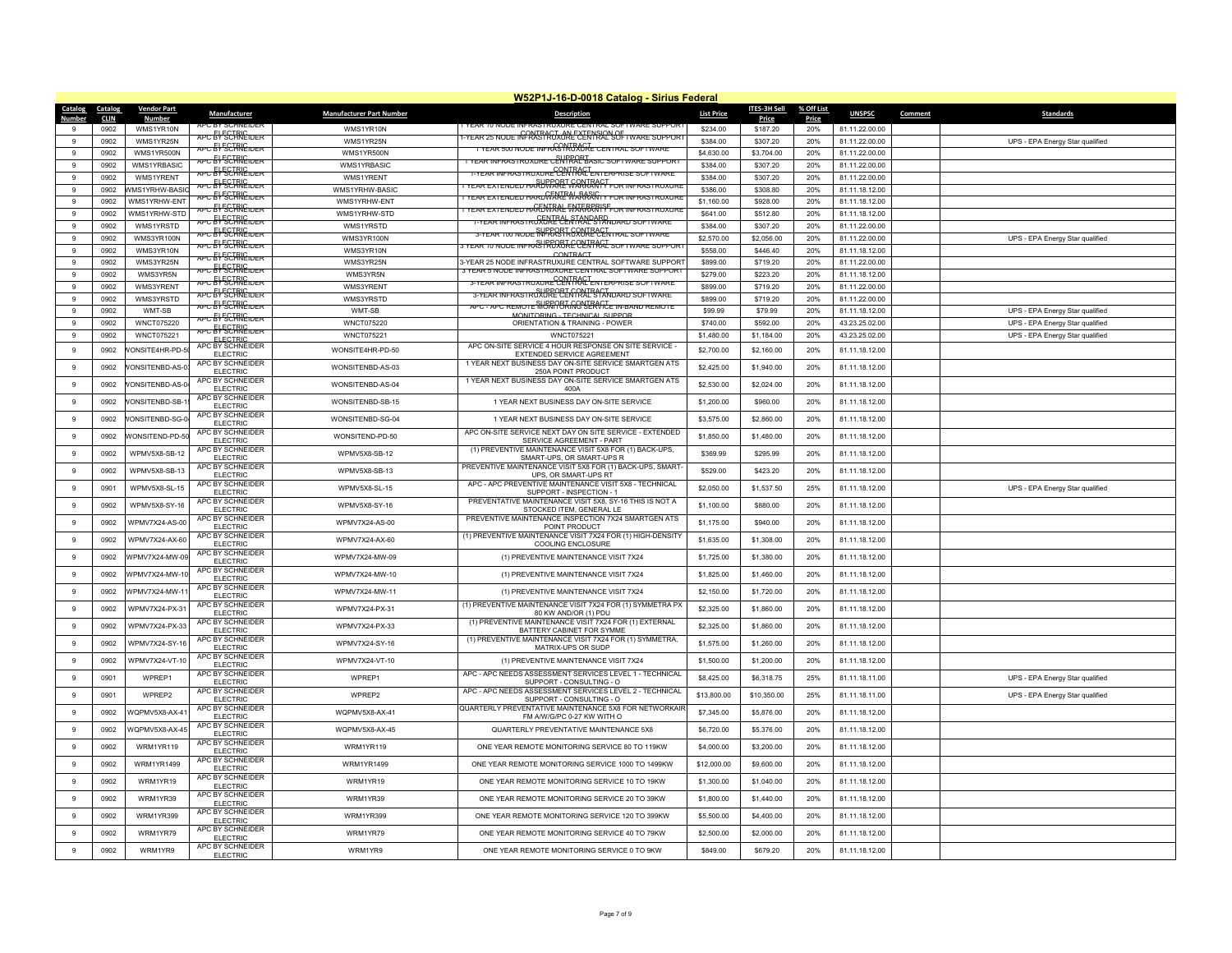|                          | W52P1J-16-D-0018 Catalog - Sirius Federal |                              |                                                         |                                 |                                                                                                          |                   |                     |              |                |                                 |  |  |
|--------------------------|-------------------------------------------|------------------------------|---------------------------------------------------------|---------------------------------|----------------------------------------------------------------------------------------------------------|-------------------|---------------------|--------------|----------------|---------------------------------|--|--|
| Catalog<br><b>Number</b> | Catalog                                   | <b>Vendor Part</b><br>Number | Manufacturer                                            | <b>Manufacturer Part Number</b> | <b>Description</b>                                                                                       | <b>List Price</b> | <b>ITES-3H Sell</b> | % Off List   | <b>UNSPSC</b>  | Comment<br><b>Standards</b>     |  |  |
| 9                        | <b>CLIN</b><br>0902                       | WRM1YR999                    | APC BY SCHNEIDER<br><b>ELECTRIC</b>                     | WRM1YR999                       | ONE YEAR REMOTE MONITORING SERVICE 400 TO 999KW                                                          | \$8,500.00        | Price<br>\$6,800.00 | Price<br>20% | 81.11.18.12.00 |                                 |  |  |
| $\overline{9}$           | 0902                                      | WRM1YRFNV                    | APC BY SCHNEIDER<br><b>ELECTRIC</b>                     | WRM1YRFNV                       | 1 YEAR REMOTE MONITORING SERVICE ENVIRONMENTAL                                                           | \$379.99          | \$303.99            | 20%          | 81.11.18.12.00 |                                 |  |  |
| 9                        | 0902                                      | WRM3YR119                    | APC BY SCHNEIDER<br><b>ELECTRIC</b>                     | WRM3YR119                       | 3 YEAR REMOTE MONITORING SERVICE 80 TO 119KW                                                             | \$10,000.00       | \$8,000.00          | 20%          | 81.11.18.12.00 |                                 |  |  |
| 9                        | 0902                                      | WRM3YR1499                   | APC BY SCHNEIDER<br>FLECTRIC                            | WRM3YR1499                      | 3 YEAR REMOTE MONITORING SERVICE 1000 TO 1499KW                                                          | \$30,000.00       | \$24,000.00         | 20%          | 81.11.18.12.00 |                                 |  |  |
| 9                        | 0902                                      | WRM3YR19                     | APC BY SCHNEIDER<br><b>ELECTRIC</b>                     | WRM3YR19                        | 3 YEAR REMOTE MONITORING SERVICE 10 TO 19KW                                                              | \$3,250.00        | \$2,600.00          | 20%          | 81.11.18.12.00 |                                 |  |  |
| 9                        | 0902                                      | WRM3YR39                     | APC BY SCHNEIDER<br><b>ELECTRIC</b>                     | WRM3YR39                        | 3 YEAR REMOTE MONITORING SERVICE 20 TO 39KW                                                              | \$4,525.00        | \$3,620.00          | 20%          | 81.11.18.12.00 |                                 |  |  |
| $\overline{9}$           | 0902                                      | WRM3YR399                    | APC BY SCHNEIDER<br><b>ELECTRIC</b>                     | WRM3YR399                       | 3 YEAR REMOTE MONITORING SERVICE 120 TO 399KW                                                            | \$13,800.00       | \$11,040.00         | 20%          | 81.11.18.12.00 |                                 |  |  |
| $\,9$                    | 0902                                      | WRM3YR79                     | APC BY SCHNEIDER<br><b>ELECTRIC</b>                     | WRM3YR79                        | 3 YEAR REMOTE MONITORING SERVICE 40 TO 79KW                                                              | \$6,250.00        | \$5,000.00          | 20%          | 81.11.18.12.00 |                                 |  |  |
| $\,9$                    | 0902                                      | WRM3YR9                      | APC BY SCHNEIDER<br><b>ELECTRIC</b>                     | WRM3YR9                         | 3 YEAR REMOTE MONITORING SERVICE 0 TO 9 KW                                                               | \$2,150.00        | \$1,720.00          | 20%          | 81.11.18.12.00 |                                 |  |  |
| $_{9}$                   | 0902                                      | WRM3YR999                    | APC BY SCHNEIDER<br><b>ELECTRIC</b>                     | WRM3YR999                       | 3 YEAR REMOTE MONITORING SYSTEM 400 TO 999KW                                                             | \$21,300.00       | \$17,040.00         | 20%          | 81.11.18.12.00 |                                 |  |  |
| $\boldsymbol{9}$         | 0902                                      | WRM3YRFNV                    | APC BY SCHNEIDER<br><b>ELECTRIC</b>                     | WRM3YRFNV                       | 3 YEAR REMOTE MONITORING SERVICE ENVIRONMENTAL                                                           | \$959.00          | \$767.20            | 20%          | 81.11.18.12.00 |                                 |  |  |
| $\overline{9}$           | 0902                                      | RMS1YR-COOLING               | APC BY SCHNEIDER<br><b>ELECTRIC</b>                     | WRMS1YR-COOLING40               | 1 YEAR APC REMOTE MONITORING SERVICE FOR 1 COOLING<br>DEVICE UP TO 40KW                                  | \$989.00          | \$791.20            | 20%          | 81.11.18.12.00 |                                 |  |  |
| $_{9}$                   | 0902                                      | WRMS1YR-EMS                  | APC BY SCHNEIDER<br><b>ELECTRIC</b>                     | WRMS1YR-EMS                     | 1 YEAR APC REMOTE MONITORING SERVICE FOR 1<br>ENVIRONMENTAL MONITORING DEVICE (EMU2                      | \$359.99          | \$287.99            | 20%          | 81.11.18.12.00 |                                 |  |  |
| 9                        | 0902                                      | WRMS1YR-PDU                  | APC BY SCHNEIDER<br><b>ELECTRIC</b>                     | WRMS1YR-PDU                     | 1 YEAR APC REMOTE MONITORING SERVICE FOR 1 POWER<br>DISTRIBUTION OR AUTOMATIC TRANS                      | \$149.99          | \$119.99            | 20%          | 81.11.18.12.00 |                                 |  |  |
| 9                        | 0902                                      | /RMS1YR-SECURIT              | APC BY SCHNEIDER<br><b>ELECTRIC</b>                     | WRMS1YR-SECURITY                | 1 YEAR APC REMOTE MONITORING SERVICE FOR 1 NETBOTZ<br><b>ACCESS DEVICE</b>                               | \$1,700.00        | \$1,360.00          | 20%          | 81.11.18.12.00 |                                 |  |  |
| $\boldsymbol{9}$         | 0902                                      | WRMS1YR-UPS20                | APC BY SCHNEIDER<br><b>ELECTRIC</b>                     | WRMS1YR-UPS20                   | 1 YEAR APC REMOTE MONITORING SERVICE FOR 1 UPS UP TO<br>20KW                                             | \$1,125.00        | \$900.00            | 20%          | 81.11.18.12.00 | UPS - EPA Energy Star qualified |  |  |
| $\overline{9}$           | 0902                                      | WRMS1YR-UPS5                 | APC BY SCHNEIDER<br><b>ELECTRIC</b>                     | WRMS1YR-UPS5                    | 1 YEAR APC REMOTE MONITORING SERVICE FOR 1 UPS UP TO<br>5KW                                              | \$569.00          | \$455.20            | 20%          | 81.11.18.12.00 |                                 |  |  |
| 9                        | 0902                                      | WRMS1YR-UPS500               | APC BY SCHNEIDEF<br><b>ELECTRIC</b>                     | WRMS1YR-UPS500                  | 1 YEAR APC REMOTE MONITORING SERVICE FOR 1 UPS UP TO<br>500KW                                            | \$3,500.00        | \$2,800.00          | 20%          | 81.11.18.12.00 |                                 |  |  |
| 9                        | 0902                                      | WRMS1YR-UPS80                | APC BY SCHNEIDER<br>FLECTRIC                            | WRMS1YR-UPS80                   | 1 YEAR APC REMOTE MONITORING SERVICE FOR 1 UPS UP TO<br>80KW                                             | \$1,700.00        | \$1,360.00          | 20%          | 81.11.18.12.00 |                                 |  |  |
| 9                        | 0902                                      | WRMS3YR-EMS                  | APC BY SCHNEIDER<br><b>ELECTRIC</b>                     | WRMS3YR-EMS                     | 3 YEAR APC REMOTE MONITORING SERVICE FOR 1<br>ENVIRONMENTAL MONITORING DEVICE (EMU2                      | \$879.00          | \$703.20            | 20%          | 81.11.18.12.00 | UPS - EPA Energy Star qualified |  |  |
| 9                        | 0902                                      | /RMS3YR-SECURIT              | APC BY SCHNEIDER<br><b>ELECTRIC</b>                     | WRMS3YR-SECURITY                | 3 YEARS APC REMOTE MONITORING SERVICE FOR 1 NETBOTZ<br><b>ACCESS DEVICE</b>                              | \$4,200.00        | \$3,360.00          | 20%          | 81.11.18.12.00 |                                 |  |  |
| $\overline{9}$           | 0902                                      | WRMS3YR-UPS20                | APC BY SCHNEIDER<br><b>ELECTRIC</b>                     | WRMS3YR-UPS20                   | 3 YEARS APC REMOTE MONITORING SERVICE FOR 1 UPS UP TO<br>20KW                                            | \$2,800.00        | \$2,240.00          | 20%          | 81.11.18.12.00 | UPS - EPA Energy Star qualified |  |  |
| $\,9$                    | 0902                                      | WSPMV5X8-AX-14               | APC BY SCHNEIDER<br><b>ELECTRIC</b>                     | WSPMV5X8-AX-14                  | SEMI-ANNUAL PREVENTATIVE MAINTENANCE 5X8 FOR INROW SC<br>AIR COOLED SELF CONTAINED                       | \$1,490.00        | \$1,192.00          | 20%          | 81.11.18.12.00 |                                 |  |  |
| $\,9$                    | 0902                                      | WSPMV5X8-AX-21               | APC BY SCHNEIDER<br><b>ELECTRIC</b>                     | WSPMV5X8-AX-21                  | SEMI ANNUAL PREVENTATIVE MAINTENANCE 5X8 FOR<br>NETWORKAIR CW 11-27 KW                                   | \$2,900.00        | \$2,320.00          | 20%          | 81.11.18.12.00 |                                 |  |  |
| $_{9}$                   | 0902                                      | WSPMV5X8-AX-26               | APC BY SCHNEIDER<br>FI FCTRIC                           | WSPMV5X8-AX-26                  | SEMI ANNUAL PREVENTATIVE MAINTENANCE 5X8 FOR<br><b>INFRASTRUXURE INROW RC</b>                            | \$1,500.00        | \$1,200.00          | 20%          | 81.11.18.12.00 |                                 |  |  |
| $\mathbf{q}$             | 0902                                      | WSPMV5X8-AX-41               | APC BY SCHNEIDER<br><b>ELECTRIC</b>                     | WSPMV5X8-AX-41                  | SEMI-ANNUAL PREVENTATIVE MAINTENANCE 5X8 FOR<br>NETWORKAIR FM A/W/G/PC 0-27 KW WITH                      | \$3,765.00        | \$3,012.00          | 20%          | 81.11.18.12.00 |                                 |  |  |
| $\overline{9}$           | 0902                                      | WSPMV5X8-AX-42               | APC BY SCHNEIDER<br><b>ELECTRIC</b>                     | WSPMV5X8-AX-42                  | SEMI-ANNUAL PREVENTATIVE MAINTENANCE 5X8 FOR<br>NETWORKAIR FM A/W/G/PC 28-35 KW                          | \$3,595.00        | \$2,876.00          | 20%          | 81.11.18.12.00 |                                 |  |  |
| 9                        | 0902                                      | WSPMV5X8-AX-43               | APC BY SCHNEIDER<br><b>ELECTRIC</b>                     | WSPMV5X8-AX-43                  | SEMI-ANNUAL PREVENTATIVE MAINTENANCE 5X8 FOR<br>NETWORKAIR FM A/W/G/PC 28-35 KW WIT                      | \$4,005.00        | \$3,204.00          | 20%          | 81.11.18.12.00 |                                 |  |  |
| 9                        | 0902                                      | WSPMV5X8-AX-44               | APC BY SCHNEIDER<br><b>ELECTRIC</b>                     | WSPMV5X8-AX-44                  | SEMI-ANNUAL PREVENTATIVE MAINTENANCE 5X8 FOR<br>NETWORKAIR FM A/W/G/PC 35 KW                             | \$4,065.00        | \$3,252.00          | 20%          | 81.11.18.12.00 |                                 |  |  |
| 9                        | 0902                                      | WSPMV5X8-AX-45               | APC BY SCHNEIDER<br><b>ELECTRIC</b>                     | WSPMV5X8-AX-45                  | SEMI-ANNUAL PREVENTATIVE MAINTENANCE 5X8 FOR<br>NETWORKAIR FM A/W/G/PC 35 KW WITH O                      | \$4,575.00        | \$3,660.00          | 20%          | 81.11.18.12.00 |                                 |  |  |
| $\boldsymbol{9}$         | 0902                                      | WSPMV7X24-AX-14              | APC BY SCHNEIDER<br><b>ELECTRIC</b>                     | WSPMV7X24-AX-14                 | SEMI-ANNUAL PREVENTATIVE MAINTENANCE 7X24 FOR FOR<br>INROW SC AIR COOLED SELF CONTA                      | \$2,090.00        | \$1,672.00          | 20%          | 81.11.18.12.00 |                                 |  |  |
| $\overline{9}$           | 0902                                      | <b>WSPMV7X24-AX-22</b>       | APC BY SCHNEIDER<br><b>ELECTRIC</b>                     | WSPMV7X24-AX-22                 | SEMI-ANNUAL PREVENTATIVE MAINTENANCE 7X24 FOR<br>NETWORKAIR CW 28-87 KW                                  | \$4,635.00        | \$3,708.00          | 20%          | 81.11.18.12.00 |                                 |  |  |
| 9                        | 0902                                      | <b>WSPMV7X24-AX-26</b>       | APC BY SCHNEIDER<br>FLECTRIC<br>APC BY SCHNEIDER        | WSPMV7X24-AX-26                 | SEMI ANNUAL PREVENTATIVE MAINTENANCE 7X24 FOR<br>INFRASTRUXURE INROW RC                                  | \$2,220.00        | \$1,776.00          | 20%          | 81.11.18.12.00 |                                 |  |  |
| 9                        | 0902                                      | VSTRTUP5X8-AX-2              | FLECTRIC<br>APC BY SCHNEIDER                            | WSTRTUP5X8-AX-26                | START-UP SERVICE 5X8 FOR INFRASTRUXURE INROW RC<br>START-UP SERVICE 5X8 FOR NETWORKAIR CM A/W/G/PC WITH  | \$807.00          | \$645.60            | 20%          | 81.11.18.12.00 |                                 |  |  |
| 9                        | 0902                                      | VSTRTUP5X8-AX-3              | <b>ELECTRIC</b>                                         | WSTRTUP5X8-AX-31                | OHE                                                                                                      | \$1,425.00        | \$1,140.00          | 20%          | 81.11.18.12.00 |                                 |  |  |
| 9                        | 0902                                      | VSTRTUP5X8-AX-4              | APC BY SCHNEIDER<br><b>ELECTRIC</b><br>APC BY SCHNEIDER | WSTRTUP5X8-AX-45                | START-UP SERVICE 5X8                                                                                     | \$1,945.00        | \$1,556.00          | 20%          | 81.11.18.12.00 |                                 |  |  |
| $\overline{9}$           | 0902                                      | VSTRTUP5X8-PX-2              | FLECTRIC<br>APC BY SCHNEIDER                            | WSTRTUP5X8-PX-21                | START-UP SERVICE 5X8 FOR SYMMETRA PX UPS<br>APC - APC START-UP SERVICE 5X8 - INSTALLATION / TRAINING - 1 | \$1,475.00        | \$1,180.00          | 20%          | 81.11.18.12.00 |                                 |  |  |
| $\,9$                    | 0901                                      | VSTRTUP5X8-SB-1              | <b>ELECTRIC</b><br>APC BY SCHNEIDER                     | WSTRTUP5X8-SB-15                | INCIDENT - ON-SITE                                                                                       | \$1,075.00        | \$806.25            | 25%          | 81.11.18.12.00 | UPS - EPA Energy Star qualified |  |  |
| $\,9$                    | 0901                                      | VSTRTUP5X8-SL-1              | <b>ELECTRIC</b><br>APC BY SCHNEIDER                     | WSTRTUP5X8-SL-13                | START-UP SERVICE 5X8 FOR SILCON 120-160 KW UPS<br>APC - HARDWARE MAINTENANCE AGREEMENT - SY-16 STARTUP   | \$2,465.00        | \$1,848.75          | 25%          | 81.11.18.12.00 | UPS - EPA Energy Star qualified |  |  |
| $_{9}$                   | 0902                                      | VSTRTUP5X8-SY-               | FI FCTRIC<br>APC BY SCHNEIDER                           | WSTRTUP5X8-SY-16                | ONSITE 5X8 SYMMETRA MATRIX                                                                               | \$1,200.00        | \$960.00            | 20%          | 81.11.18.11.00 | UPS - EPA Energy Star qualified |  |  |
| $\mathbf{q}$             | 0902                                      | <b>NSTRTUP5X8-VT-1</b>       | <b>ELECTRIC</b><br>APC BY SCHNEIDER                     | WSTRTUP5X8-VT-10                | START-UP SERVICE 5X8                                                                                     | \$799.00          | \$639.20            | 20%          | 81.11.18.12.00 |                                 |  |  |
| $\overline{9}$           | 0902                                      | /STRTUP7X24-AX-2             | <b>ELECTRIC</b><br>APC BY SCHNEIDER                     | WSTRTUP7X24-AX-21               | START-UP SERVICE 7X24 FOR NETWORKAIR CW 11-27 KW                                                         | \$566.00          | \$452.80            | 20%          | 81.11.18.12.00 |                                 |  |  |
| $_{9}$                   | 0902                                      | VSTRTUP7X24-AX-2             | <b>ELECTRIC</b>                                         | WSTRTUP7X24-AX-22               | START-UP SERVICE 7X24 FOR NETWORKAIR CW 28-87 KW                                                         | \$1,525.00        | \$1,220.00          | 20%          | 81.11.18.12.00 |                                 |  |  |